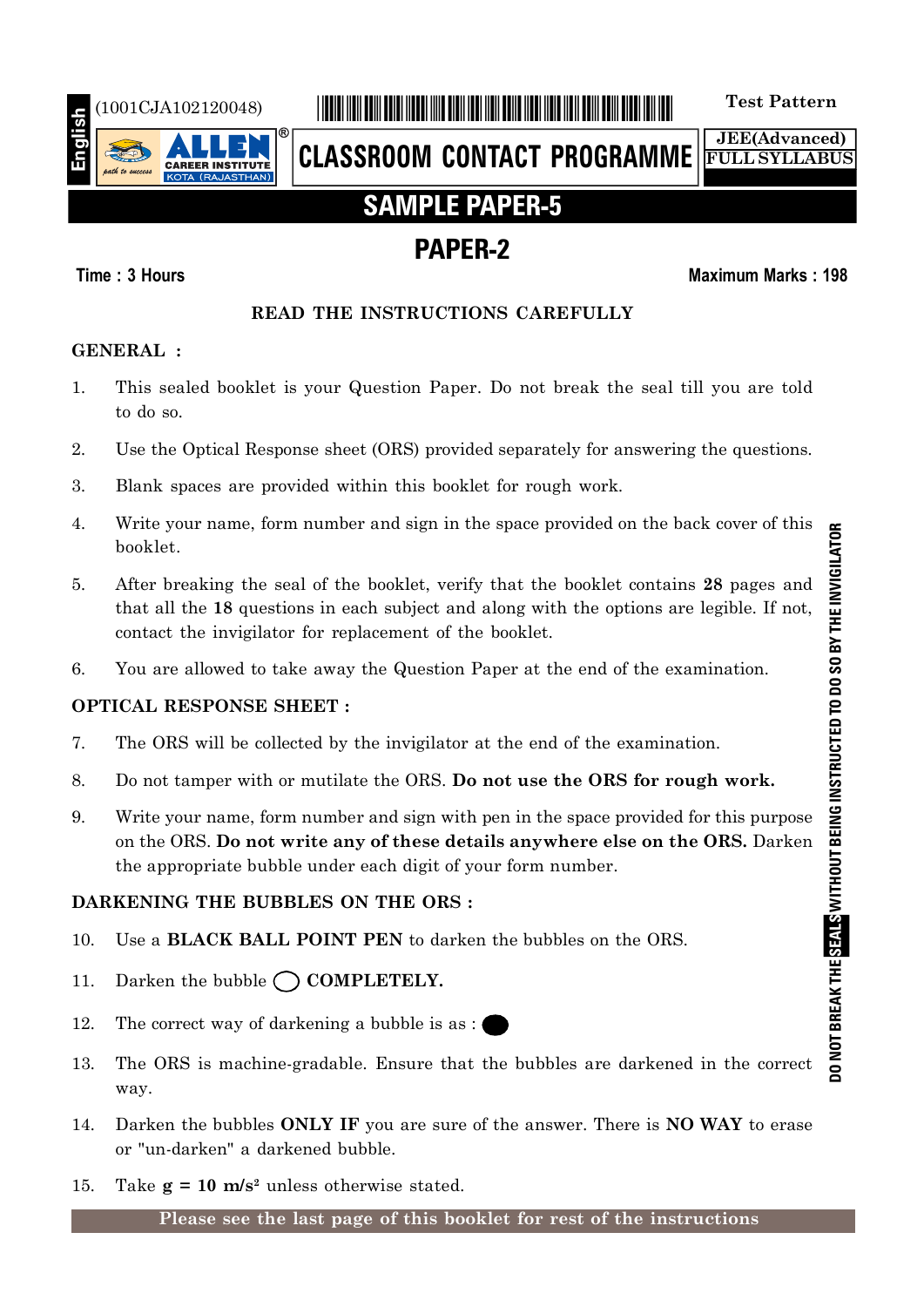ALLEN\_

| <b>SOME USEFUL CONSTANTS</b>     |                                                                                               |                                                                             |  |
|----------------------------------|-----------------------------------------------------------------------------------------------|-----------------------------------------------------------------------------|--|
| Atomic No. :                     | $H = 1$ , $B = 5$ , $C = 6$ , $N = 7$ , $O = 8$ , $F = 9$ , $Al = 13$ , $P = 15$ , $S = 16$ , |                                                                             |  |
|                                  | $Cl = 17$ , $Br = 35$ , $Xe = 54$ , $Ce = 58$                                                 |                                                                             |  |
| Atomic masses :                  |                                                                                               | $H = 1$ , Li = 7, B = 11, C = 12, N = 14, O = 16, F = 19, Na = 23, Mg = 24, |  |
|                                  |                                                                                               | Al = 27, P = 31, S = 32, Cl = 35.5, Ca=40, Fe = 56, Br = 80, I = 127,       |  |
|                                  | $Xe = 131$ , Ba=137, Ce = 140,                                                                |                                                                             |  |
| Boltzmann constant               |                                                                                               | $k = 1.38 \times 10^{-23} \text{ J} \text{K}^{-1}$                          |  |
| Coulomb's law constant           |                                                                                               | $\frac{1}{4\pi\epsilon_0}$ = 9 × 10 <sup>9</sup>                            |  |
|                                  | Universal gravitational constant                                                              | $G = 6.67259 \times 10^{-11} \text{ N} - \text{m}^2 \text{ kg}^{-2}$        |  |
| Speed of light in vacuum         |                                                                                               | $c = 3 \times 10^8 \text{ ms}^{-1}$                                         |  |
| Stefan-Boltzmann constant        |                                                                                               | $\sigma = 5.67 \times 10^{-8}$ Wm <sup>-2</sup> -K <sup>-4</sup>            |  |
| Wien's displacement law constant |                                                                                               | $b = 2.89 \times 10^{-3} \text{ m-K}$                                       |  |
| Permeability of vacuum           |                                                                                               | $\mu_0 = 4\pi \times 10^{-7} \text{ NA}^{-2}$                               |  |
| Permittivity of vacuum           |                                                                                               | $\epsilon_0 = \frac{1}{\mu_0 c^2}$                                          |  |
| <b>Planck constant</b>           |                                                                                               | $h = 6.63 \times 10^{-34}$ J-s                                              |  |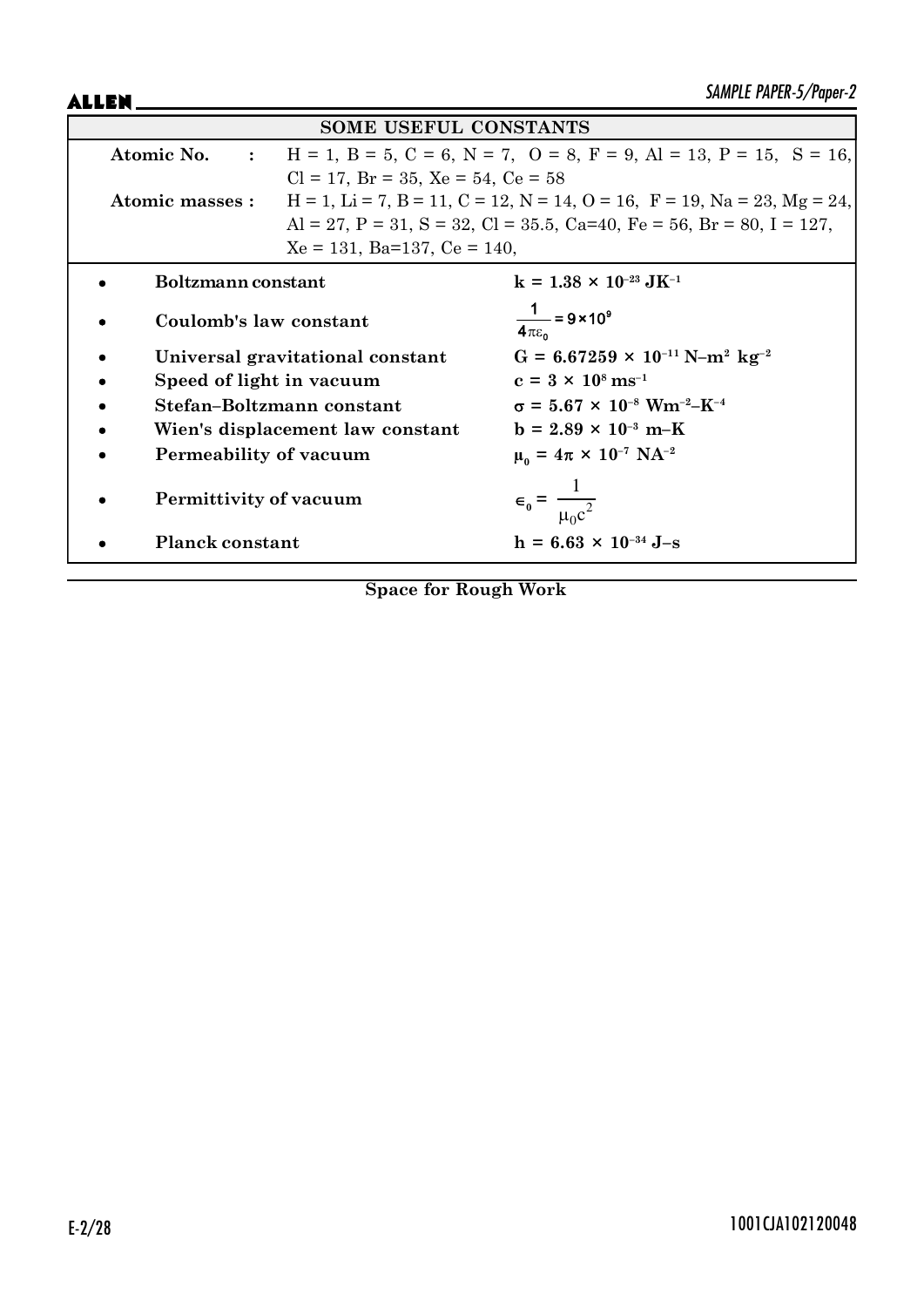**HAVE CONTROL** o **HAVE PATIENCE** o **HAVE CONFIDENCE 100% SUCCESS**

# **BEWARE OF NEGATIVE MARKING**

# **PART-1 : PHYSICS**

## **SECTION-I : (Maximum Marks: 24)**

- This section contains **SIX** questions.
- Each question has **FOUR** options for correct answer(s). **ONE OR MORE THAN ONE** of these four option(s) is (are) correct option(s).
- For each question, choose the correct option(s) to answer the question.
- Answer to each question will be evaluated according to the following marking scheme:
	- *Full Marks* : +4 If only (all) the correct option(s) is (are) chosen.
	- *Partial Marks* : +3 If all the four options are correct but ONLY three options are chosen.

*Partial Marks* : +2 If three or more options are correct but ONLY two options are chosen, both of which are correct options.

*Partial Marks* : +1 If two or more options are correct but ONLY one option is chosen and it is a correct option.

*Zero Marks* : 0 If none of the options is chosen (i.e. the question is unanswered). *Negative Marks* : –2 In all other cases.

z **For Example :** If first, third and fourth are the **ONLY** three correct options for a question with second option being an incorrect option; selecting only all the three correct options will result in +4 marks. Selecting only two of the three correct options (e.g. the first and fourth options), without selecting any incorrect option (second option in this case), will result in  $+2$  marks. Selecting only one of the three correct options (either first or third or fourth option), without selecting any incorrect option (second option in this case), will result in +1 marks. Selecting any incorrect option(s) (second option in this case), with or without selection of any correct option(s) will result in  $-2$  marks.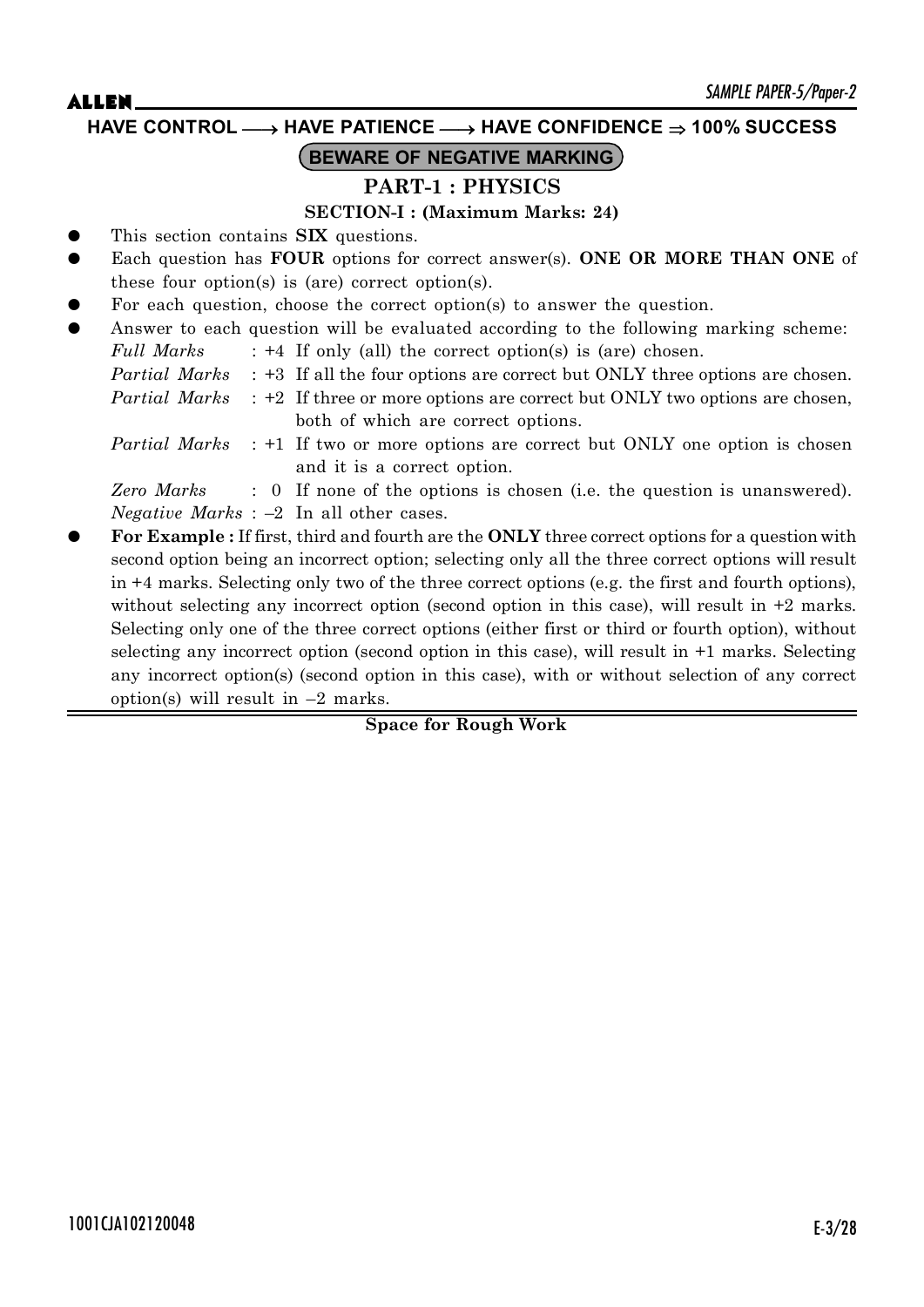**1.** An infinite current carrying wire is placed at a distance b from a very small square loop of side a. The current in loop is i. Neglect any induced emf and assume these currents remain constant.



- (A) The loop is attracted to the wire by a force  $F = \frac{\mu_0 I i}{2h^2} a^2$  $2\pi b$  $=\frac{\mu}{\sigma}$  $\pi$ .
- (B) The loop must be projected away from wire with a kinetic energy of  $_{\rm 0}$ Iia $^{\rm 2}$  $3\pi b$  $\mu$  $\frac{\overline{\text{na}}}{\pi \text{b}}$ , so that it does not return back.
- (C) If the loop is projected into the plane with a kinetic energy of  $_{0}$ Iia $^{2}$  $4\pi b$  $\mu$  $\frac{\overline{\text{max}}}{\pi \text{b}}$ , it moves in a circular path.
- (D) If the loop is projected into the plane with a kinetic energy of  $_{0}$ Iia<sup>2</sup>  $2\pi b$  $\mu$  $\frac{\overline{\text{m}}}{\pi \text{b}}$ , it moves in a circular path.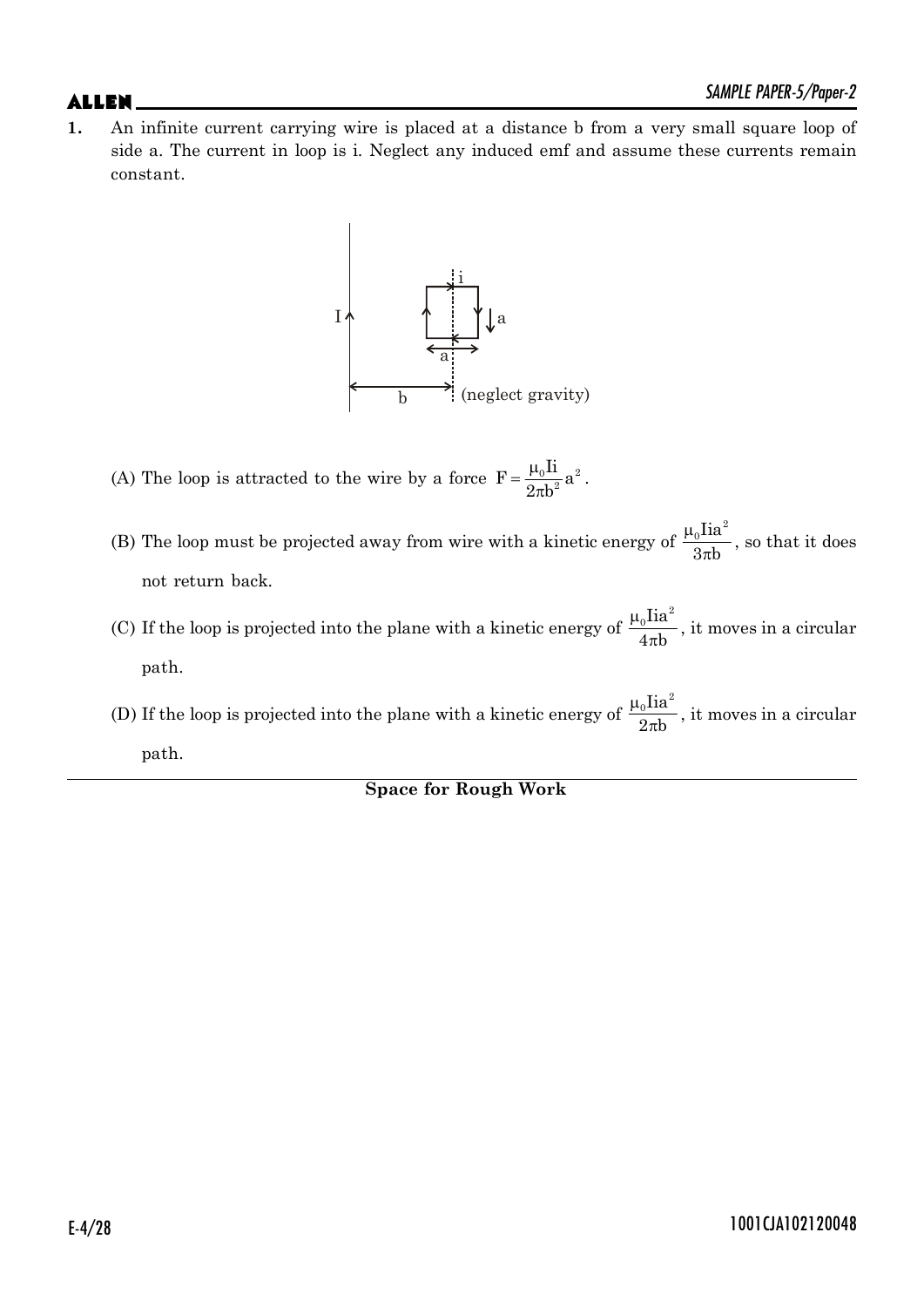# $\mathsf{ALLEN}$   $\blacksquare$

- **2.** A simple pendulum time period at night 12'O clock is 2 sec if it is on equator. In which of the following cases will it's time period be greater than 2 sec?
	- (A) It is taken to poles.
	- (B) The temperature is increased.
	- (C) It is taken on a geostationary satellite.
	- (D) It is taken to a high hill on equator.
- **3.** A, B and C are the mean positions of three particle in a line along which Simple harmonic waves of amplitude 10 units is travelling. At a certain instant particle A has a displacement of 8.66 decreasing, B has displacement of +5 increasing, and C has displacement of +8.66 decreasing. The distance  $AB = 13$  cm and is less than one wavelength. BC is also less than one wavelength. Assume  $y = A \sin(kx - \omega t)$ .
	- (A) The phase angles of A is  $2\pi/3$  and that of B is 13  $\pi/6$ .
	- (B) The wavelength is 52 cm.
	- (C) The distance BC is 39 cm.
	- (D) The position of particles D and E in between them, for each of which the displacement is zero is 29/9 cm, 169/18 cm from A.
- **4.** The rate at which energy is produced in mammals is proportional to their volume. Assume that mammals lose energy according to Newton's Law of cooling. Their body temperature are  $27^{\circ}$ C and surrounding is at  $7^{\circ}$ C. Assume that each mammal is curled up to form a sphere of different radius.

(i) Mouse of radius 2 cm.

(ii) human being of radius 40 cm.

(iii) elephant of radius 2m.

The energy intake/mass to maintain their temperature are  $\mathbb{E}^{}_{1}$ ,  $\mathbb{E}^{}_{2}$  &  $\mathbb{E}^{}_{3}$  respectively. Assume same emissivity and density.

(A)  $E_1 > E_2 > E_3$ 

(B)  $E_3 > E_2 > E_1$ 

(C) rate of heat loss/area for all of them is same.

(D) rate of heat loss/area is largest for elephant.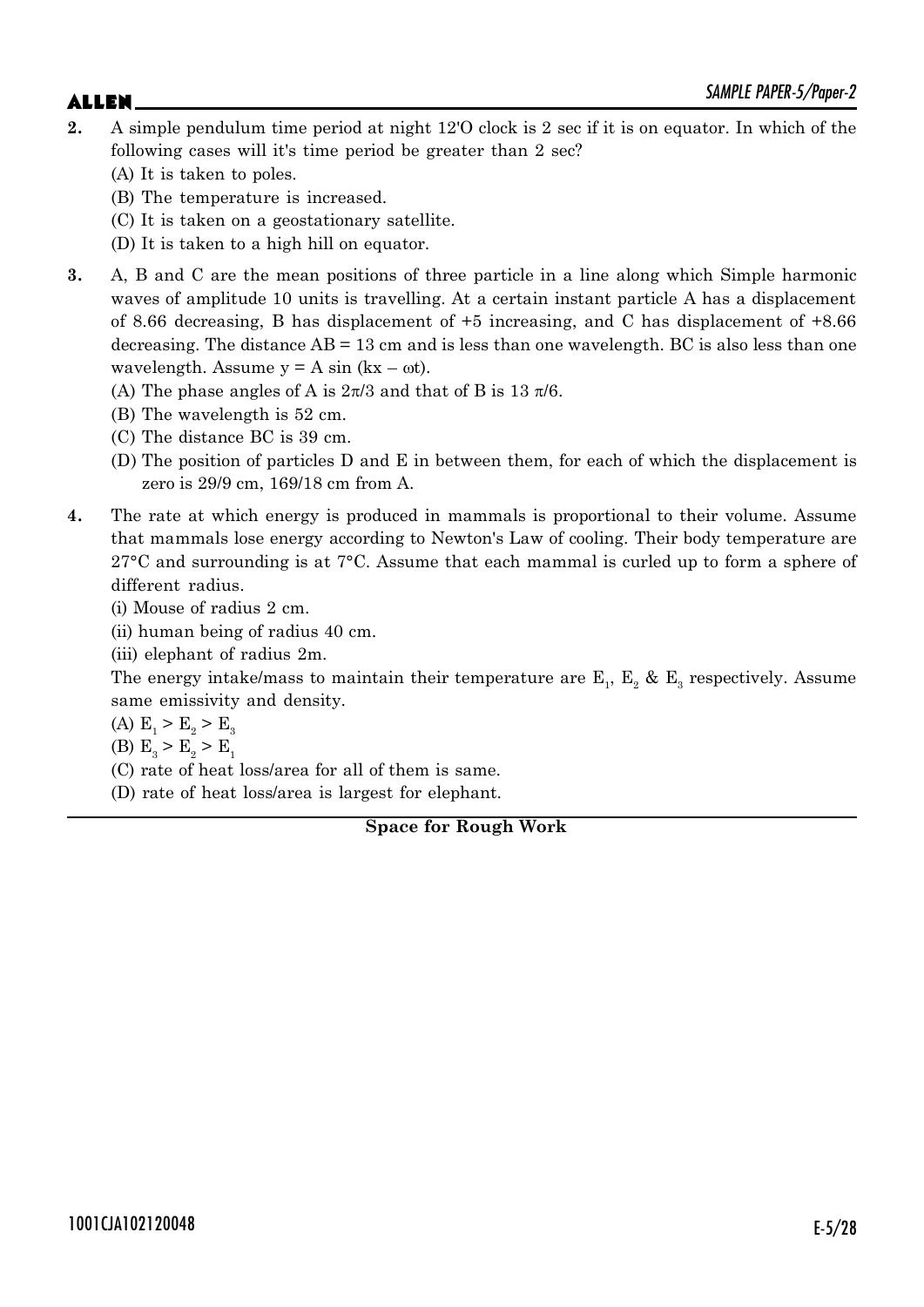- 5. A car of mass 1200 kg started from rest and speeded up at an acceleration of 2 m/s<sup>2</sup> along a straight horizontal path of length 200 m. Its wheels did not slide. (The mass of the wheels can be neglected.)
	- (A) The total frictional force exerted between the ground and the wheels was 2400 N.
	- (B) The final kinetic energy of the car is 480 kJ.
	- (C) Work done by the frictional force is 240 kJ.
	- (D) Final speed is 72 km/hr.
- **6.** A shiny spoon is held in front of our eye at a distance of 25 cm such that the stem of the spoon is vertical. If the concave side of the spoon is observed, then an inverted image of our head can be seen, whilst if the convex part of the spoon is observed, then the image is upright. The radius of curvature of the vertical section of the spoon is 5 cm.
	- (A) The upright image is shorter than the inverted image.
	- (B) The inverted image is shorter than the upright image.
	- (C) The inverted image is at a distance of  $\frac{200}{2}$ cm  $\frac{1}{9}$  cm from us.
	- (D) The upright image is at a distance of  $\frac{250}{11}$  cm from us.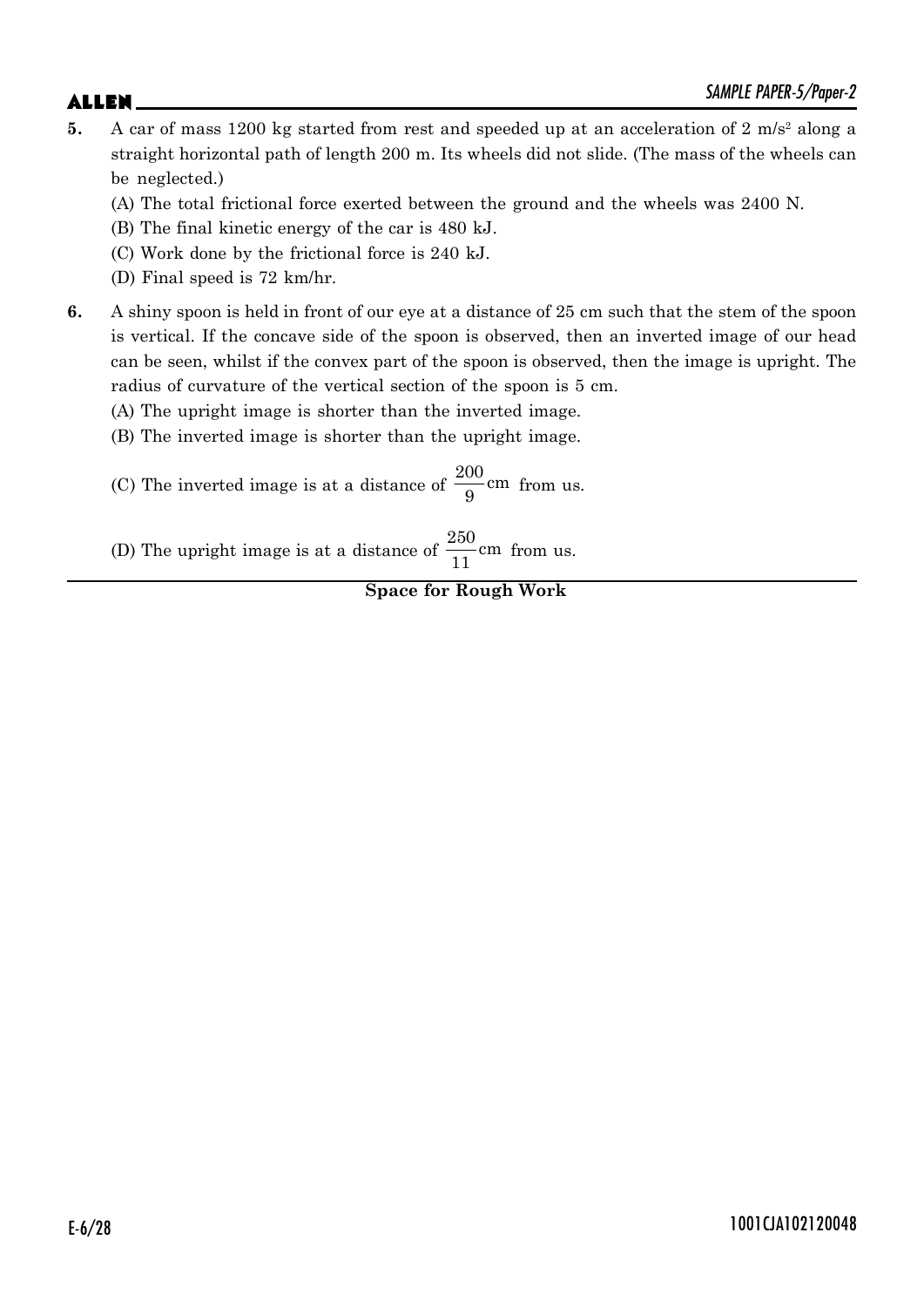# **SECTION-II : (Maximum Marks: 24)**

- This section contains **SIX** questions.
- The answer to each question is a **NUMERICAL VALUE**.
- For each question, enter the correct numerical value (in decimal notation, truncated/roundedoff to the **second decimal place**; e.g. 6.25, 7.00, –0.33, –.30, 30.27, –127.30, if answer is 11.36777..... then both 11.36 and 11.37 will be correct) by darken the corresponding bubbles in the ORS.

**For Example :** If answer is –77.25, 5.2 then fill the bubbles as follows.



- Answer to each question will be evaluated according to the following marking scheme: *Full Marks* : +4 If ONLY the correct numerical value is entered as answer. *Zero Marks* : 0 In all other cases.
- **1.** Consider a flat plate of area S moving horizontally through a medium having stationary particles of mass m each. The number of particles/volume in medium is n. The collision of particles with plate is elastic. If angle  $\alpha$  is varied, the maximum force on the plate in the vertical direction is knmu2 S. Find the value of k.



**Space for Rough Work**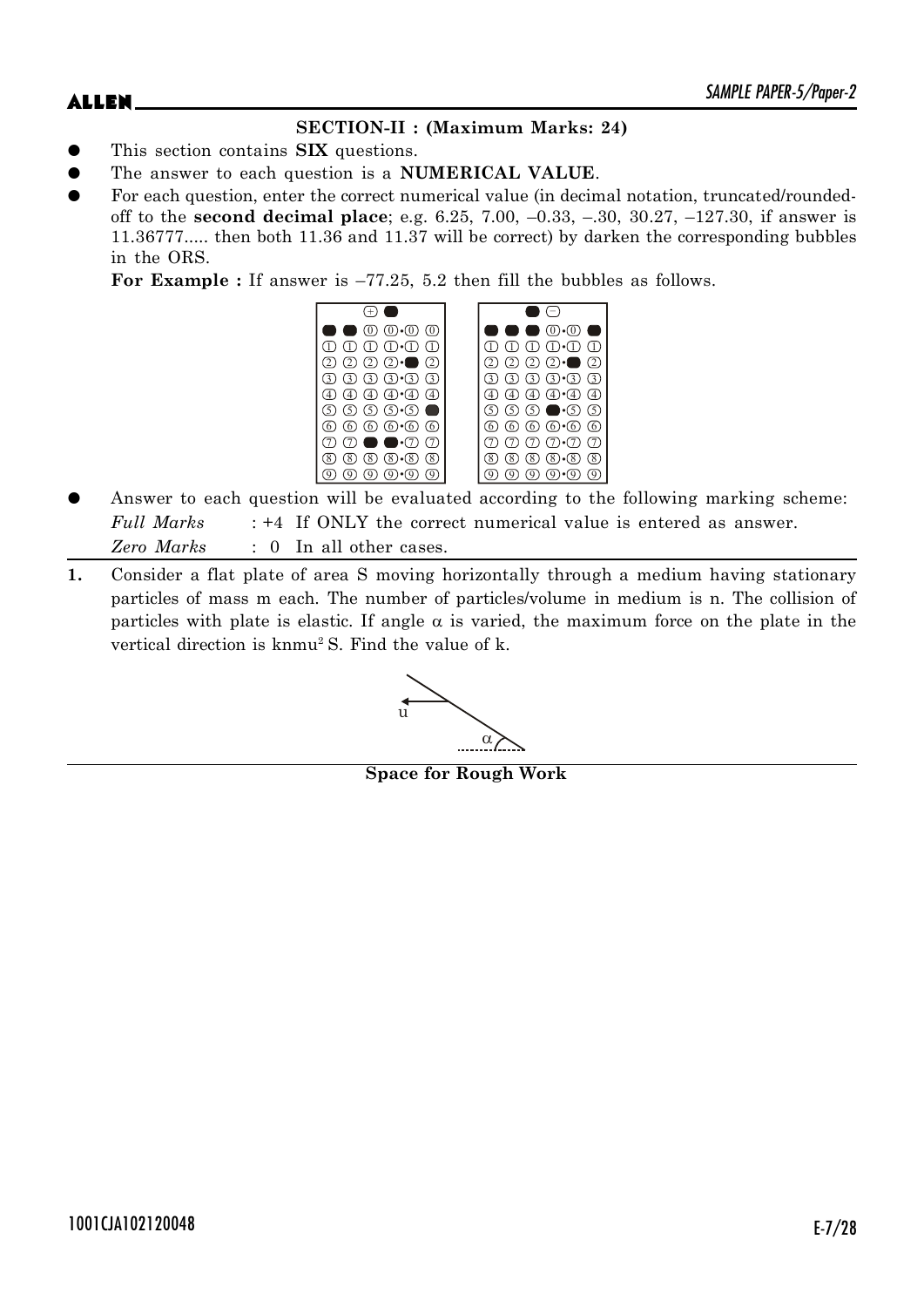**2.** The picture shown below a picture of vernier screw gauge. Main scale or pitch is 0.5 mm. There are 50 divisions on circular scale. 9 circular scale divisions correspond to 10 vernier scale divisions. What is the reading R (in mm)? Fill 10R in the OMR.



**3.** An optical system contains a thin lens,  $n = 1.4$ , with positive curvature of radius  $R_1 = 25$  cm for surface 1 and negative curvature of radius  $R_2 = -25$ cm for surface 2. This lens collects light from the right side. To the left of the lens we want to keep a flat plate of thickness t of the same glass so that the light that radiates from a distant object is focused on a screen 35cm to the left of the lens. What is thickness t (in cm) ?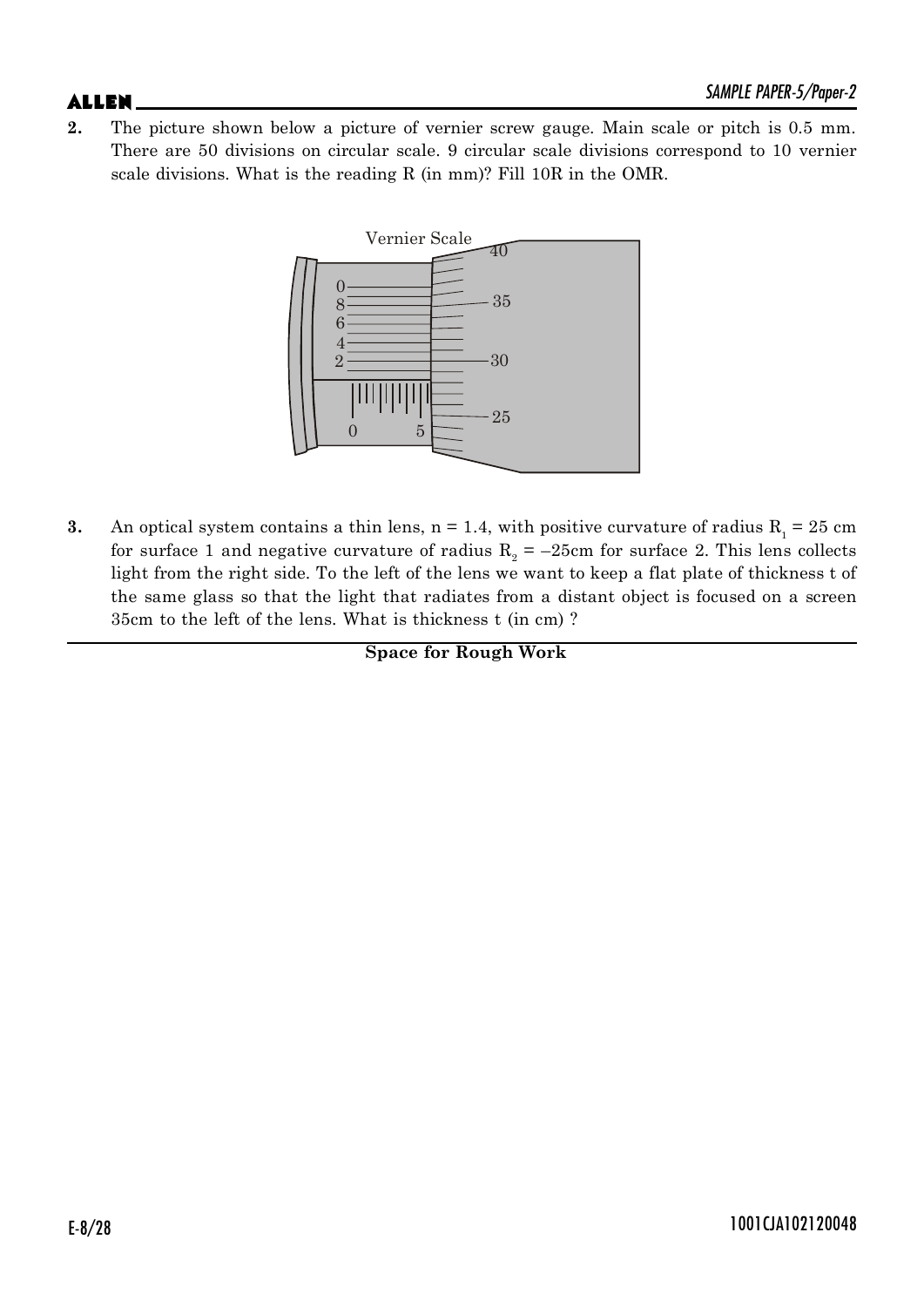**4.** A drop of liquid of radius r, density  $\rho$  and surface tension  $\sigma$  oscillates in gravity free space as shown in figure. If the time period of oscillation of this drop is 2 sec, what is the time period (in sec) of oscillation of a drop of radius 2r. The second drop is made of same liquid as first.



- **5.** Suppose that two electrons are in orbit around one proton (an H ion), both in an n = 1 level. Assuming standard reference for potential energy, find the modulus of mechanical energy of this system (in eV). Take energy of ionization of Bohr atom as 13.6 eV. Assume that the total angular momentum is quantized as in Bohr's theory.
- **6.** On perfectly slippery ice, two identical boards lie in contact (figure). At the left edge a rough block is placed on the first board. When it was pushed, it reached the right edge of the second board and stayed on it. The final speed of second board is n times the final speed of first board. What is the value of n? Weight and size of block is much less than mass and the length of the boards.



**Space for Rough Work**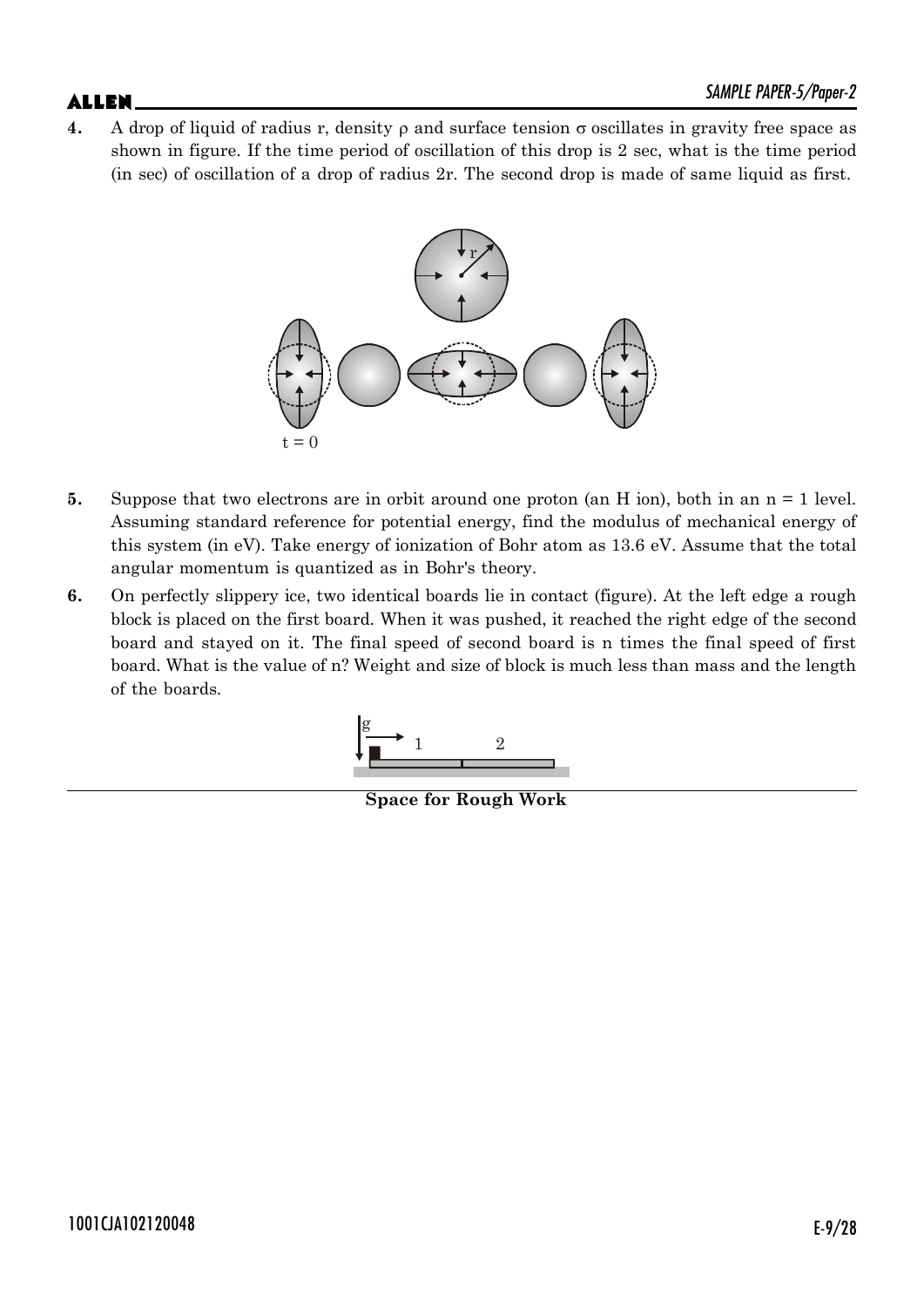## **SECTION–III : (Maximum Marks : 18)**

- This section contains **SIX** questions.
- The answer to each question is a **SINGLE DIGIT INTEGER** ranging from 0 to 9, both inclusive.
- For each question, darken the bubble corresponding to the correct integer in the ORS.
- For each question, marks will be awarded in one of the following categories : *Full Marks* : +3 If only the bubble corresponding to the correct answer is darkened. *Zero Marks* : 0 If none of the bubbles is darkened. *Negative Marks* : –1 In all other cases
- **1.** Half portion of a spherical capacitor is filled with a dielectric of dielectric constant  $k = 2$  and conductivity  $\sigma$ . The charge given to spherical capacitor is  $\mathrm{Q}_{\scriptscriptstyle{0}}$ . Due to the conductivity of

dielectric charge leaks and the time constant for the discharge circuit is x time of  $\frac{\varepsilon_0}{\varepsilon_0}$  $\frac{50}{\sigma}$ . Find the value of x.



**2.** At low temperatures, the molar heat capacity of solids at constant pressure depends on the

absolute temperature T according to the law  $C_T = C_{T_0}$ 3  $_{\rm T}$  –  $_{\rm C}$ 0  $C_T = C_T \left( \frac{T}{T} \right)$ T  $= C_{T_0} \left( \frac{T}{T_0} \right)^3$ . One mole (40 g) of solid argon at

temperature 8K is brought into thermal contact with two kilograms of solid argon at a temperature of 1K and they insulated everything together. What will be the temperature (in K) of the substance when thermal equilibrium is established? Round off to nearest integer.

```
Space for Rough Work
```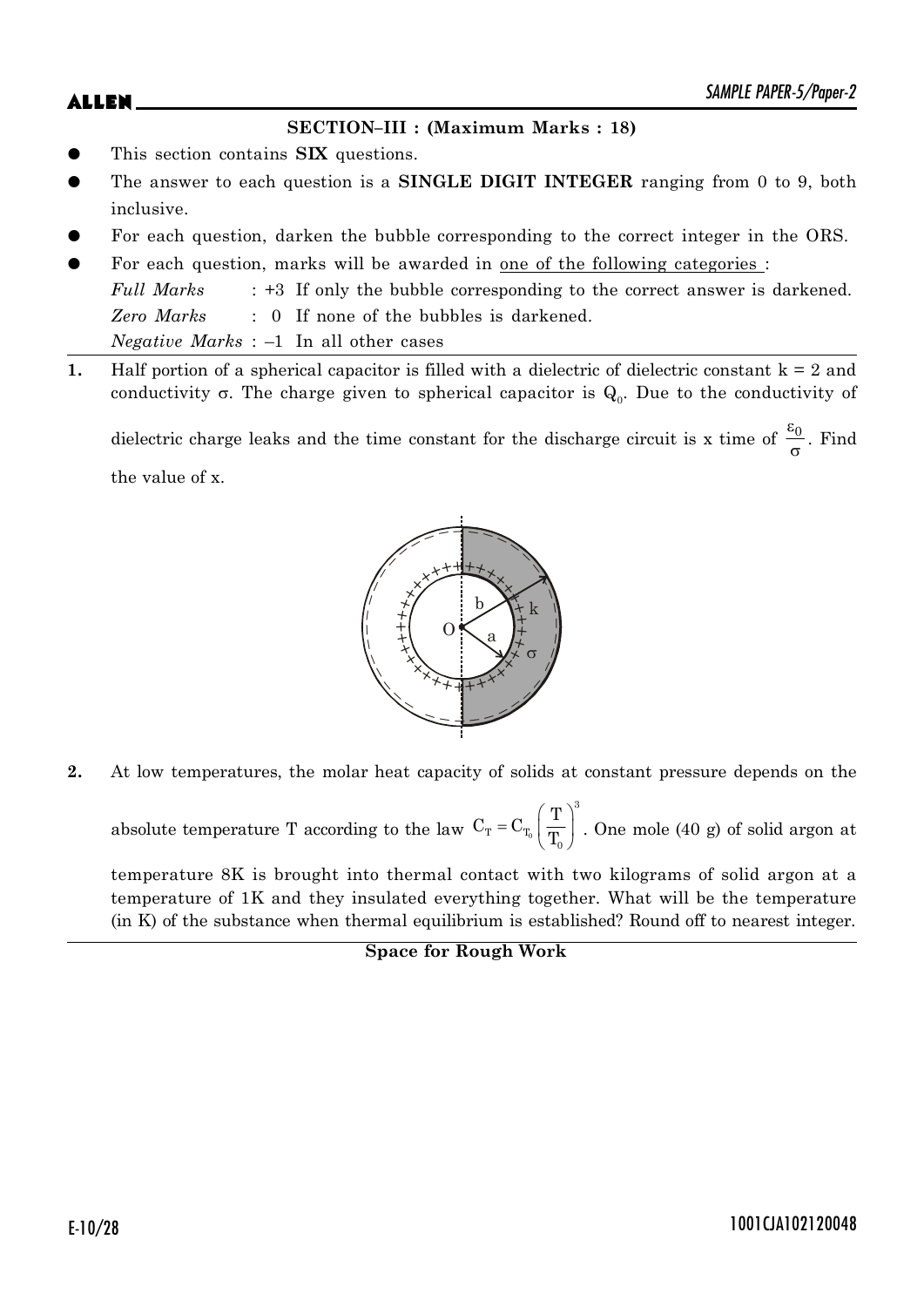$\mathsf{ALLEN}$   $\blacksquare$ **3.** A body of mass 1 kg is suspended by means of a spring and a thread between two walls as shown in the figure. The measure of both angles between the thread and the horizontal and the spring and the horizontal is shown in the figure. What is the initial acceleration (in  $m/s^2$ ) of the object if the thread breaks ?



**4.** In a photoelectric experimental setup ultraviolet light of wavelength 350 nm is incident on emitter plate (E). The work function of the emitter plate is  $\phi = 2.2$  eV. AB is a uniform wire resistor having length  $L = 100$  cm. Resistance of the wire AB is 10  $\Omega$  and the emf of the battery is  $V = 10$  volt. The sliding contact J can be moved along the wire AB. When the sliding contact is placed at end B of the wire resistor the micro-ammeter shows a reading of  $i = 6 \mu A$ . Assume that photoelectric current is very small compared to the current through the cell. Find the reading of the ammeter (in  $\mu$ A) when the slider is moved to end A of the wire.



**Space for Rough Work**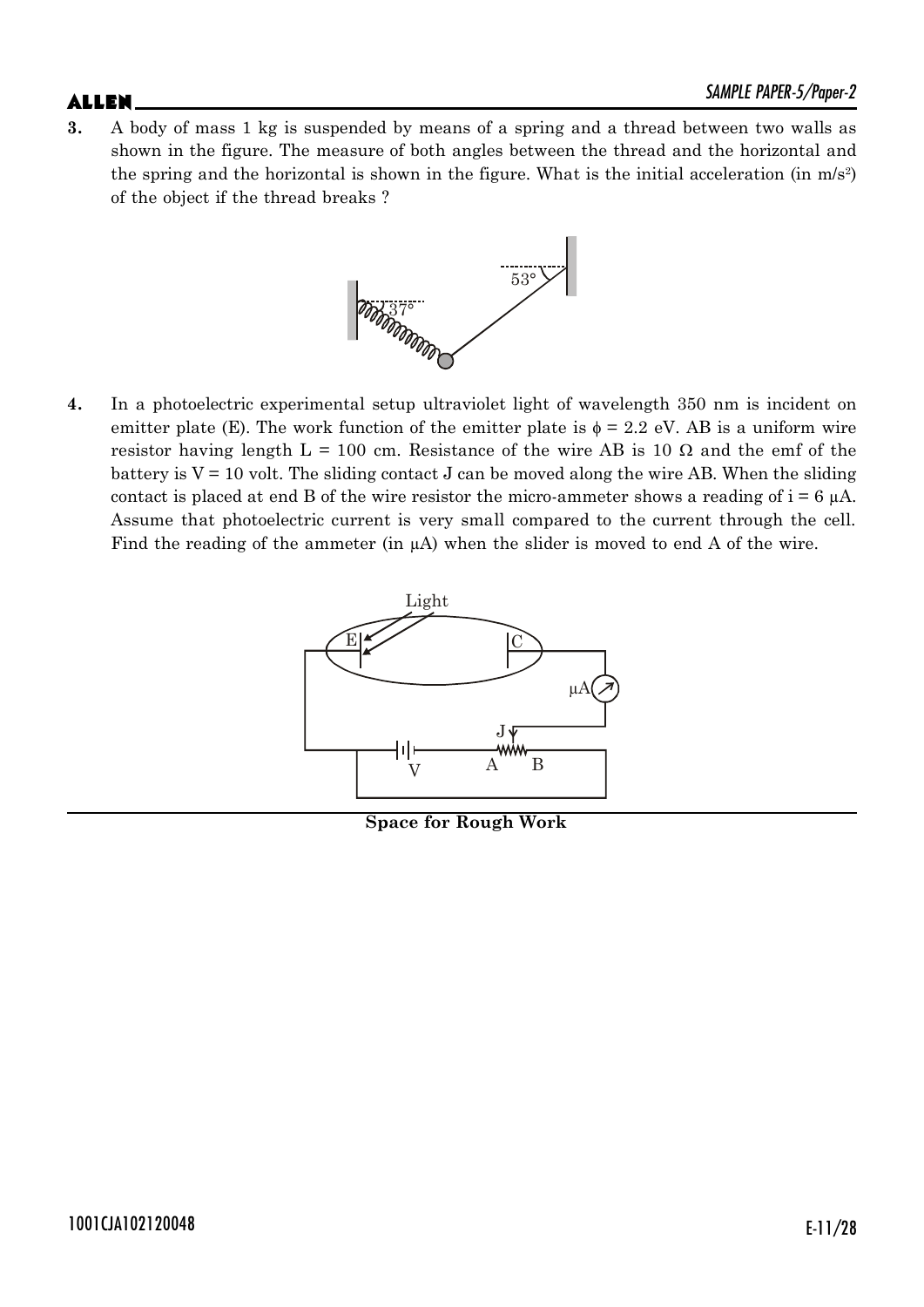- **5.** In the manufacture of boiler filament we used a Nichrome wire of volume 10 cm<sup>3</sup>. What is the mass of water (in multiples of 10 gm/min) that can be heated every minute from the temperature of 10°C to a temperature of 100°C. The current density in it = 3 A/mm<sup>2</sup> . Boiler efficiency = 70%. Resistivity of nichrome is 1  $\mu\Omega$ m. S<sub>Water</sub> = 4200 J/kg<sup>o</sup>C.
- **6.** We have a fixed smooth insulating ring of radius R kept in a horizontal plane. A bead of mass m and charge +q is threaded on the ring. A time varying magnetic field  $B = B_0 + \alpha t$  is present. It is perpendicular to the plane of ring as shown. Find the force exerted (in  $10^{-4}$ N) on the bead

by the ring at t = 5 sec. Take  $B_0 = 0.01$  T,  $\alpha = 10^{-3}$  T/sec., R = 1m, q = 1 mC, m =  $10^{-6}$ 16 ÷ kg.



**Space for Rough Work**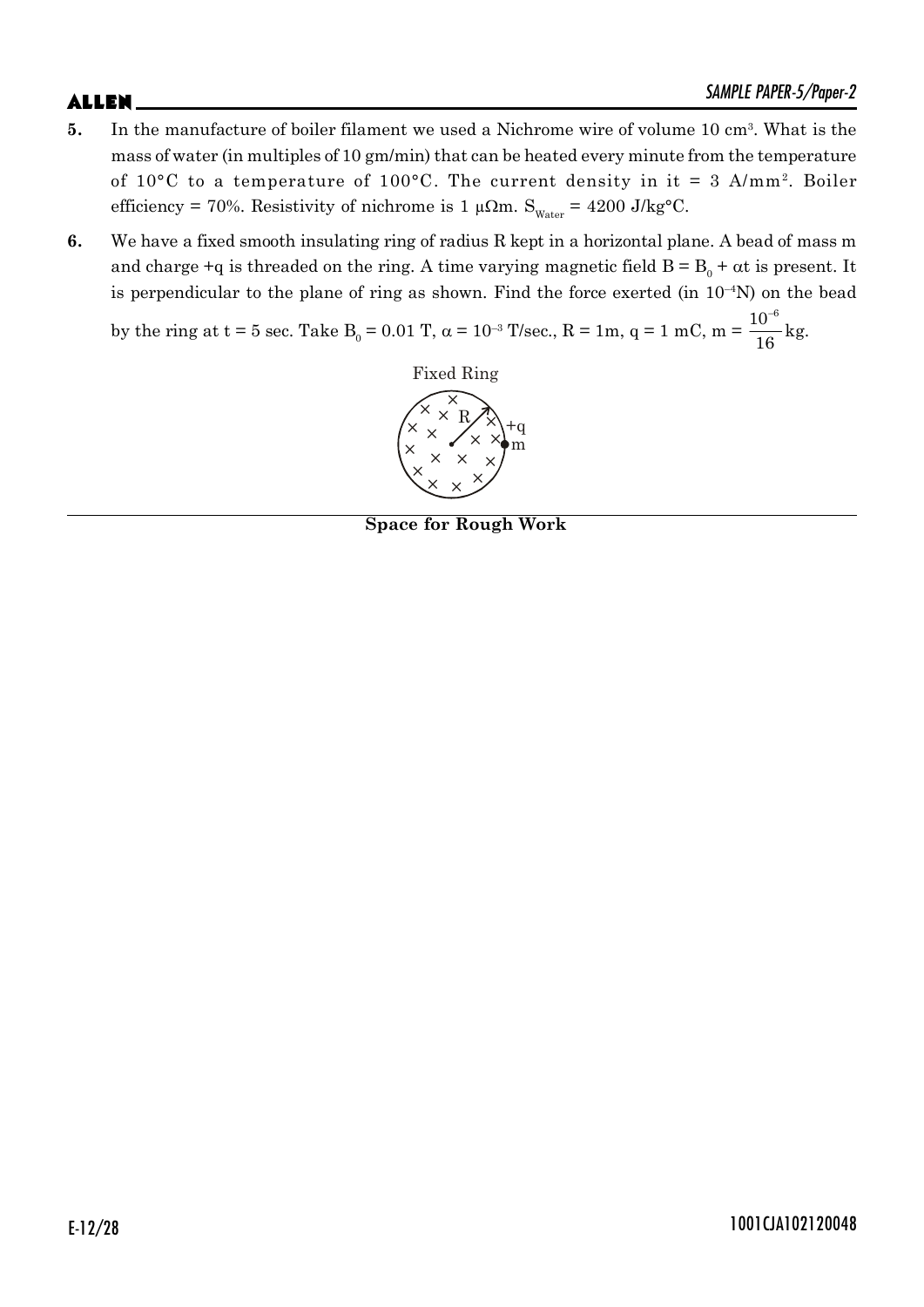# **PART-2 : CHEMISTRY**

### **SECTION-I : (Maximum Marks: 24)**

- This section contains **SIX** questions.
- Each question has **FOUR** options for correct answer(s). ONE OR MORE THAN ONE of these four option(s) is (are) correct option(s).
- For each question, choose the correct option(s) to answer the question.

| $\bullet$ |            | Answer to each question will be evaluated according to the following marking scheme:             |
|-----------|------------|--------------------------------------------------------------------------------------------------|
|           | Full Marks | $\div$ +4 If only (all) the correct option(s) is (are) chosen.                                   |
|           |            | <i>Partial Marks</i> : +3 If all the four options are correct but ONLY three options are chosen. |
|           |            | <i>Partial Marks</i> : +2 If three or more options are correct but ONLY two options are chosen,  |
|           |            | both of which are correct options.                                                               |

*Partial Marks* : +1 If two or more options are correct but ONLY one option is chosen and it is a correct option.

*Zero Marks* : 0 If none of the options is chosen (i.e. the question is unanswered). *Negative Marks* : –2 In all other cases.

- z **For Example :** If first, third and fourth are the **ONLY** three correct options for a question with second option being an incorrect option; selecting only all the three correct options will result in +4 marks. Selecting only two of the three correct options (e.g. the first and fourth options), without selecting any incorrect option (second option in this case), will result in  $+2$  marks. Selecting only one of the three correct options (either first or third or fourth option), without selecting any incorrect option (second option in this case), will result in +1 marks. Selecting any incorrect option(s) (second option in this case), with or without selection of any correct option(s) will result in  $-2$  marks.
- **1.** Consider the given electronic configuration of atom/ion :-
	- $1s^0$   $2s^0$   $2p^0$   $3s^0$   $3p^0$   $3d^0$   $4s^1$

Select **INCORRECT** statement(s) :-

- (A) Electron is in 3rd excited state of given atom/ion
- (B) Degeneracy of energy level in which electron is present in given configuration = 32
- (C) Total number of quantum number sets without changing energy of electron = 16
- (D) Electron is present in an non directional orbital
- **2.** p-Chloroaniline and anilinium hydrochloride can be distinguished by :-
	- (A) Sandmeyer reaction (B) NaHCO<sub>3</sub>
	- (C)  $AgNO<sub>3</sub>$

# (D) Carbylamine test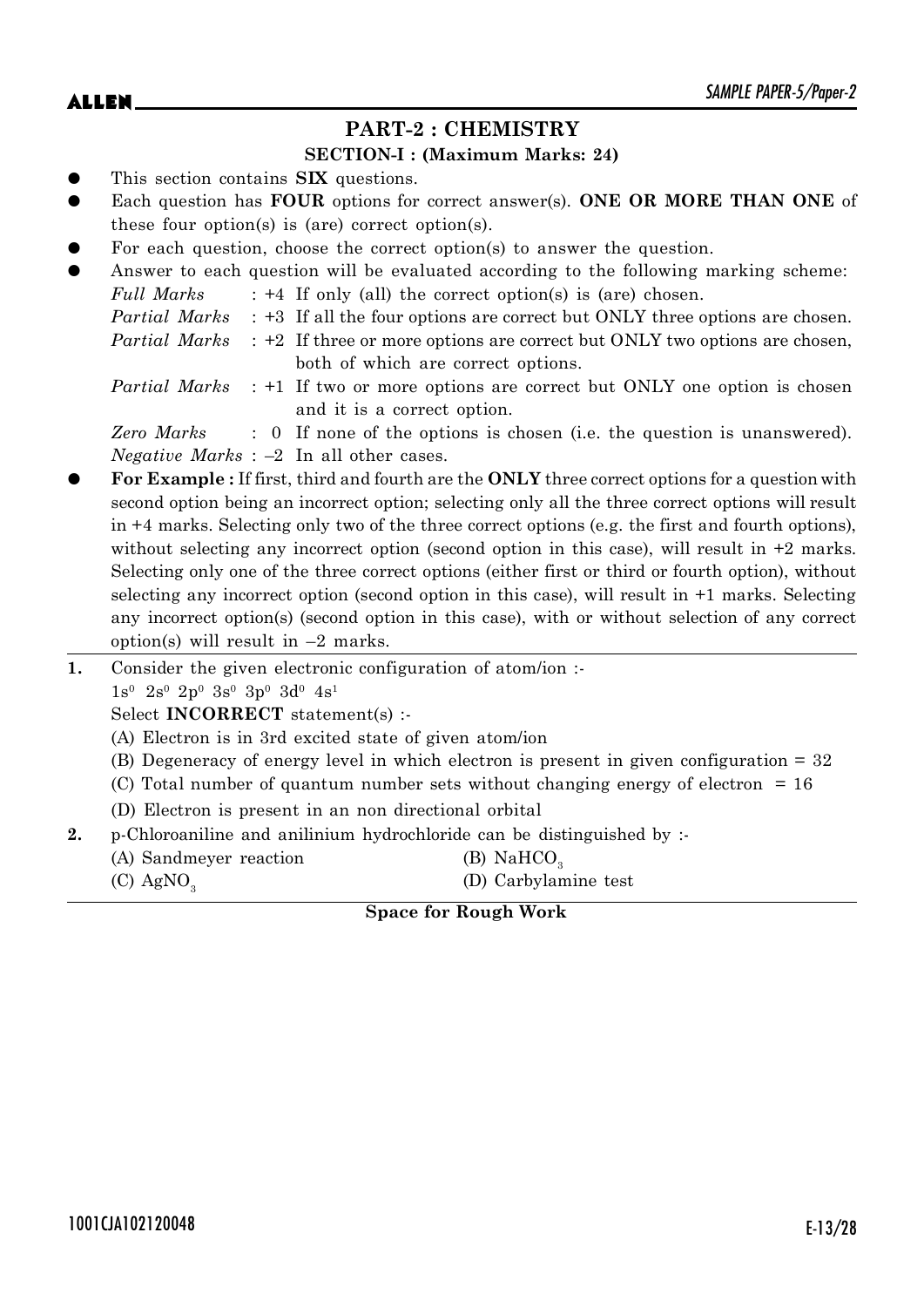- **3.** Select the correct statement(s):
	- (A) Heating is the transfer of energy that makes use of disorderly, apparently random, molecular motion in the surroundings.
	- (B) Work is the transfer of energy that makes use of ogranised motion of the molecules
	- (C) The internal energy of an isolated system is constant.
	- (D) A reversible change in thermodynamics is a change that can be reversed by an infinitesimal modification of a variable.
- **4.** For an element  $X_{(g)}$  value of negative electron gain enthalpy is second highest in periodic table elements. Select **CORRECT** statement(s) for element X.

(A) Electronegativity of X is higher as compared to  $Cl_{\rho}$  on Paulings scale.

- (B) Negative electron gain enthalpy of  $X_{(g)}^+$  is more than negative electron gain enthalpy of  $O_{(g)}^+$ .
- (C) Negative electron gain enthalpy of  $X_{(g)}$  is more than negative electron gain enthalpy of  $Cl_{(g)}$ .
- (D) Ionisation energy of  $X_{(g)}^-$  is less than ionisation of  $Cl_{(g)}^-$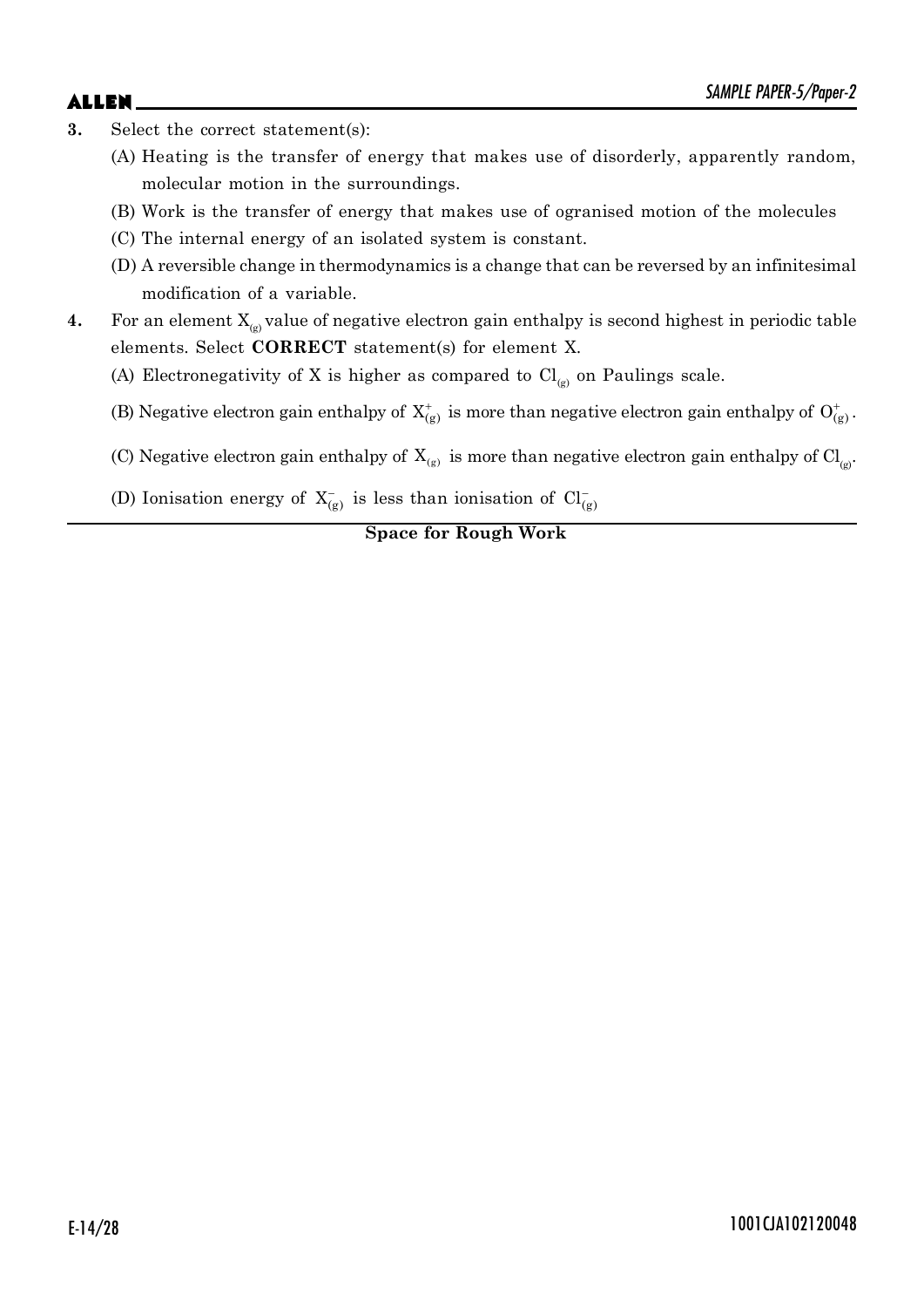# $\mathsf{ALLEN}$   $\blacksquare$

- **5.** Which of the following reaction are used to confirm presence of carbonyl group?
	- (A) Reaction with hydroxylamine
	- (B) Reaction with hydrazine Sol
	- (C) Reaction with phenylhydrazine
	- (D) Reaction with semicarbazide hydrochloride
- **6.** Identify the statement(s) which is/are **NOT CORRECT** with respect to the surface phenomenon.
	- (A) If on adding electrolyte in an emulsion, the conductivity decreases, then it will be an oil in water type emulsion.
	- (B) Tyndall effect is observed when the refractive indices of the dispersed phase and dispersion medium differ largely.
	- (C) Macromolecular colloids are generally lyophobic in nature.
	- (D) Gases which can react with the adsorbents generally show chemisorption.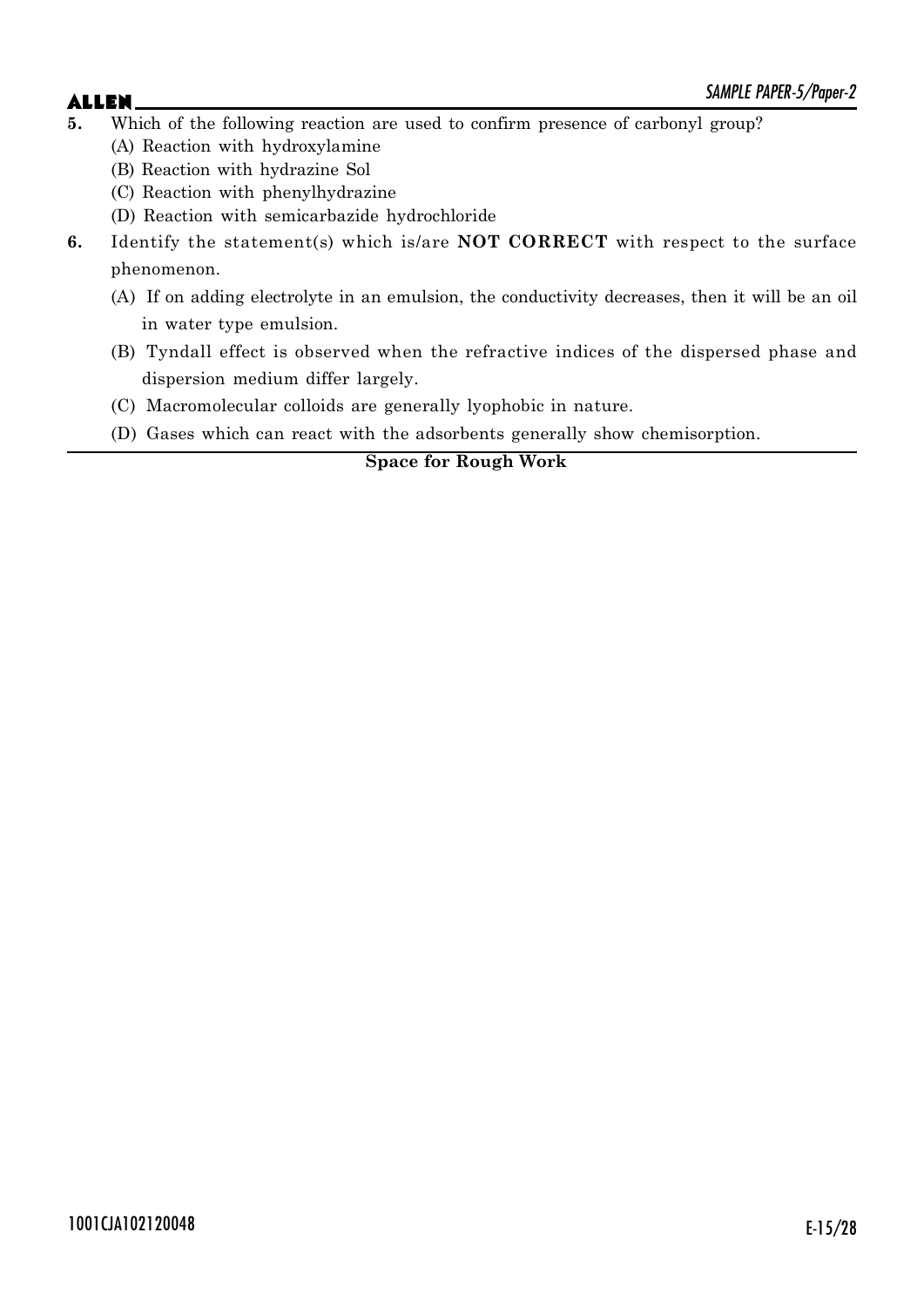# **SECTION-II : (Maximum Marks: 24)**

- z This section contains **SIX** questions.
- The answer to each question is a **NUMERICAL VALUE**.
- For each question, enter the correct numerical value (in decimal notation, truncated/roundedoff to the **second decimal place**; e.g. 6.25, 7.00, –0.33, –.30, 30.27, –127.30, if answer is 11.36777..... then both 11.36 and 11.37 will be correct) by darken the corresponding bubbles in the ORS.

**For Example :** If answer is –77.25, 5.2 then fill the bubbles as follows.



- Answer to each question will be evaluated according to the following marking scheme: *Full Marks* : +4 If ONLY the correct numerical value is entered as answer. *Zero Marks* : 0 In all other cases.
- **1.**  $X \oplus F_6$  is not stored in glass bottles due to the formation of P and Q compounds. Here P is a nonpolar molecule and  $\mathrm{Q}$  is a polar molecule formed by reaction of two mole of  $\mathrm{XeF}_{_{6}}$  and one mole of acidic oxide present in glass.

Find the value of  $(y-x)$ 

Here  $x =$  number of similar bond angles in P molecule

y = Number of d-orbitals used for bonding by central atom of Q



Number of  $\alpha$ -Hydrogen atoms in Hydrocarbon formed as major product.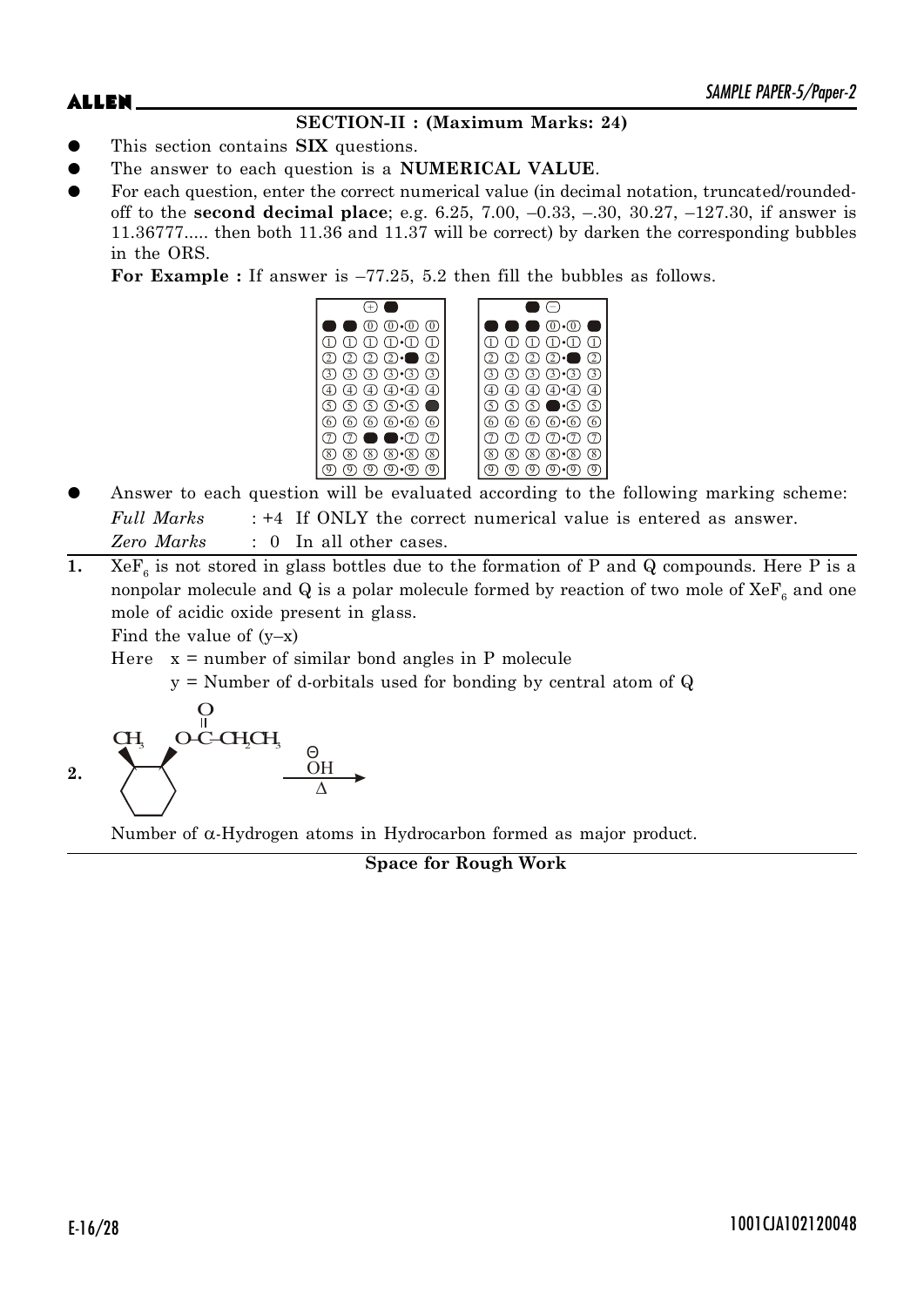**3.** The enthalpy of formation of KCl(s) (in Kcal/mol) from the following data is (i) KOH(aq) + HCl(aq)  $\rightarrow$  KCl(aq) + H<sub>2</sub>O(*l*);  $\Delta$ H = –13.7 kcal (ii)  $H_2(g)$  + 1  $\frac{1}{2}$  O<sub>2</sub>(g)  $\rightarrow$  H<sub>2</sub>O(l);  $\Delta$ H = – 68.4 kcal (iii) 1  $\frac{1}{2}$  H<sub>2</sub>(g) + 1  $\frac{1}{2}$  Cl<sub>2</sub>(g) + aq  $\rightarrow$  HCl(aq);  $\Delta H = -39.3$  kcal  $(iv)$  K(s) + 1  $\frac{1}{2}$  O<sub>2</sub>(g) + 1  $\frac{1}{2}$  H<sub>2</sub>(g) + aq  $\rightarrow$  KOH(aq);  $\Delta H = -116.5$  kcal (v)  $\text{KCl}(s) + aq \rightarrow \text{KCl}(aq); \Delta H = +4.4 \text{ kcal}$ **4.** Gypsum  $\xrightarrow{1100^{\circ}C} (P) + \frac{2000^{\circ}C}{Q} (Q)$ acetylide  $N_{2}$ <br>1100°C  $(S) + (T) \xleftarrow{H_2 O} (R)$  $\Delta$ (P) + colourless gas  $\uparrow$ solid carbon residue

Find the sum of sigma and pi bonds in anionic part of (R).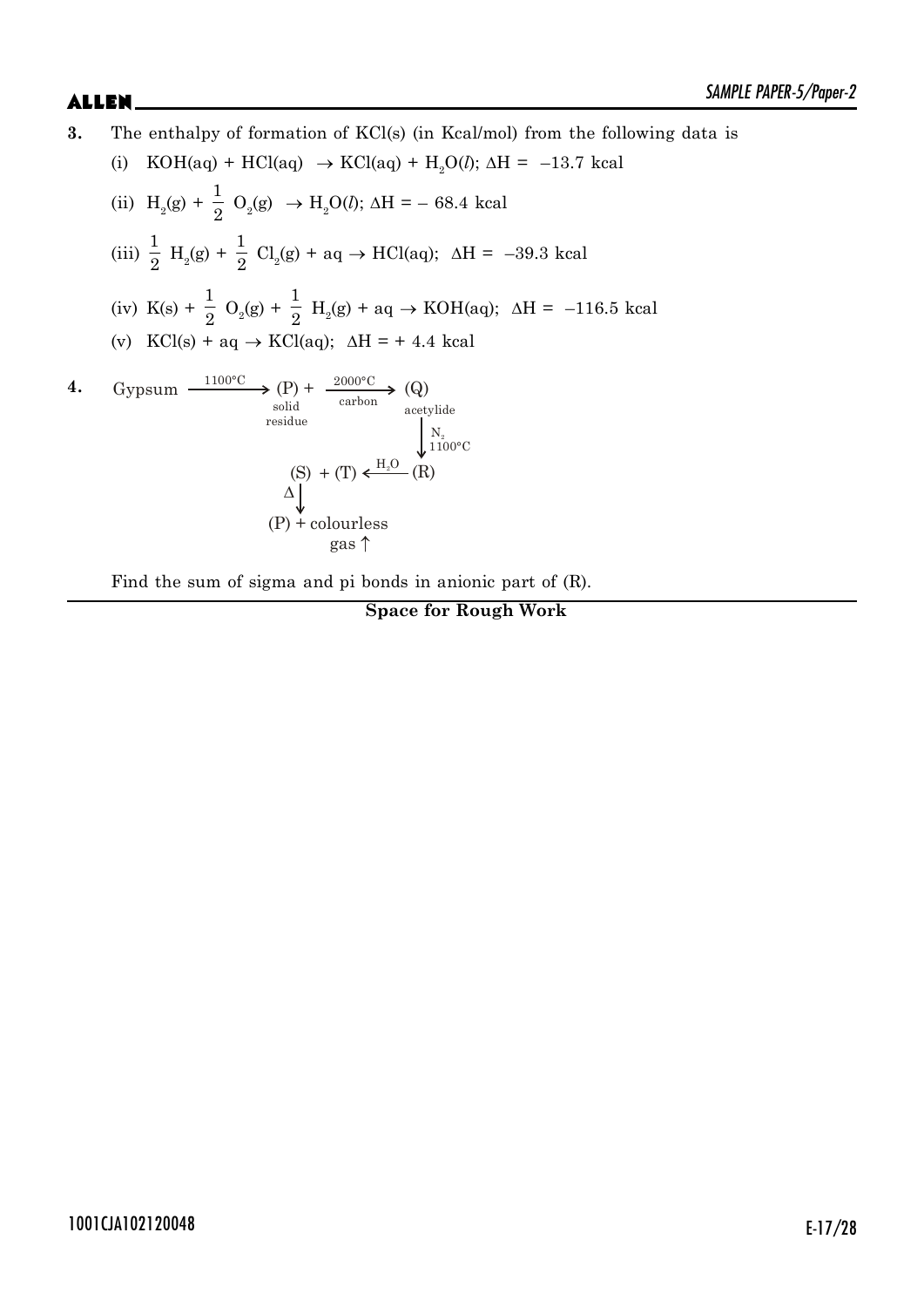**5.** Identify total number compounds which are soluble in aqueous NaOH as well as  $\text{NaHCO}_3$ ?



**6.** A solution contains  $0.1M - Ba^{2+}$  and  $0.2 M - Sr^{2+}$ . If solid  $Na_2CrO_4$  is added in this solution, what is the maximum percentage of  $Ba^{2+}$  precipitated as  $BaCrO<sub>4</sub>$ , before any precipitation of  $SrCrO<sub>4</sub>$ , is [K<sub>sp</sub> (BaCrO<sub>4</sub>) = 1.2 × 10<sup>-10</sup>; K<sub>sp</sub> (SrCrO<sub>4</sub>) = 4.0 × 10<sup>-9</sup>]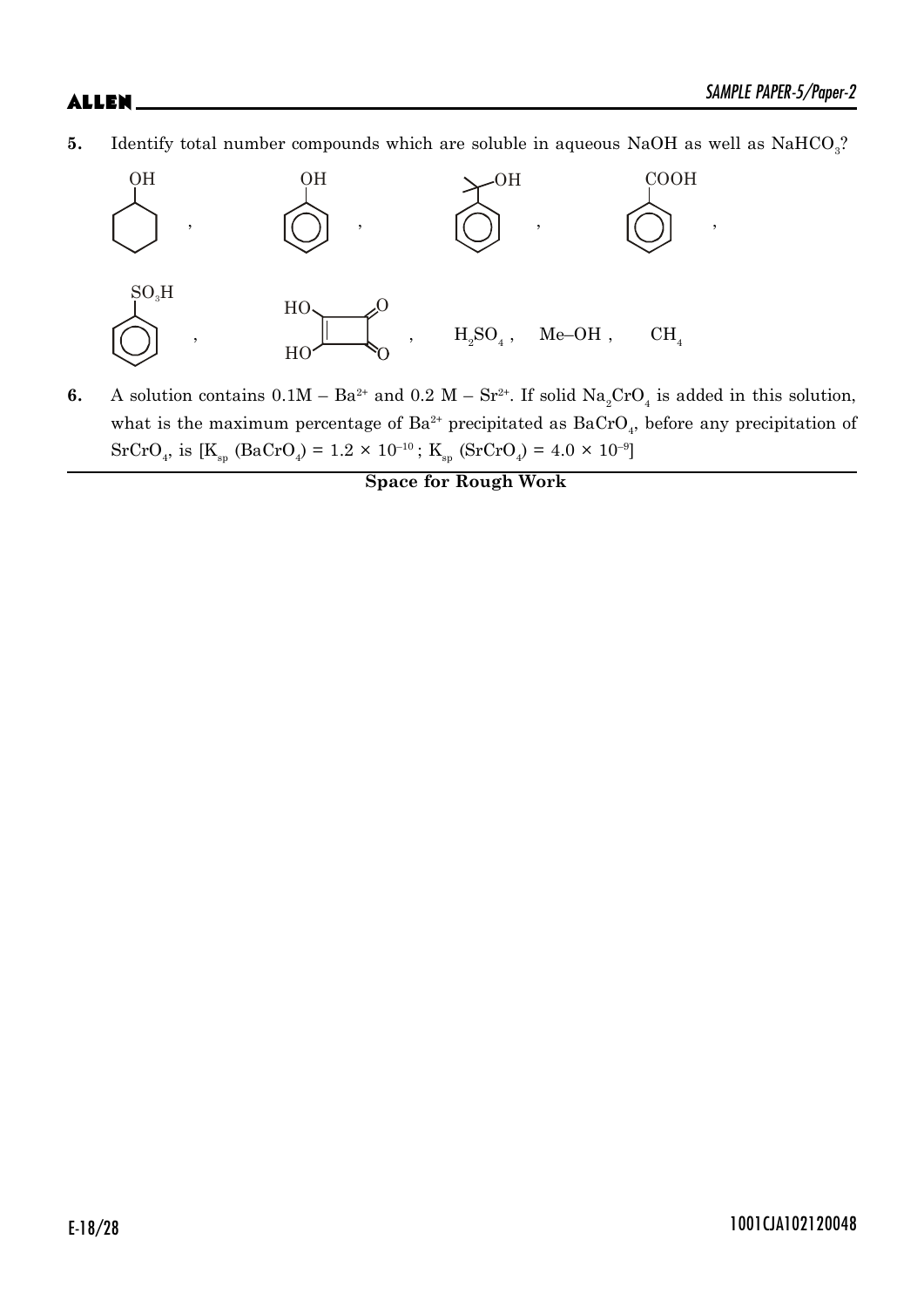$\mathsf{ALLEN}$   $\blacksquare$ 

## **SECTION–III : (Maximum Marks : 18)**

- This section contains **SIX** questions.
- The answer to each question is a **SINGLE DIGIT INTEGER** ranging from 0 to 9, both inclusive.
- For each question, darken the bubble corresponding to the correct integer in the ORS.
- For each question, marks will be awarded in <u>one of the following categories</u> : *Full Marks* : +3 If only the bubble corresponding to the correct answer is darkened. *Zero Marks* : 0 If none of the bubbles is darkened. *Negative Marks* : –1 In all other cases
- **1.** Find out the number of sets, in which first specie would be expected to have the higher C–O stretching frequency?

 $(CO, CO<sub>2</sub>)$ ,

 $\left(\left[\text{Ti(CO)}_{6}\right]^{2\Theta},\left[\text{V(CO)}_{6}\right]^\Theta\right)$ 

 $\left(\operatorname{Cr(CO)_6}, \left[\operatorname{Mn(CO)_6}\right]^+\right)$ 

 $([{\rm Co(CO)}_4]^{\bullet}, [{\rm Ni(CO)}_4])$  $([[{\rm PCl}_{3})_{3}{\rm Mo(CO)}_{3}], [({\rm PMe}_{3})_{3}{\rm Mo(CO)}_{3}])$ 

**2.** How many alkenes are produced when following compound is heated with alc. KOH :

Br  $\frac{\text{alc. KOH}}{\text{Number of alkenes}}$ 

**3.** The density of crystalline sodium chloride is 2.167 gm/cm<sup>3</sup>. What would be the approximate side length (in cm) of cube containing one mole of NaCl ?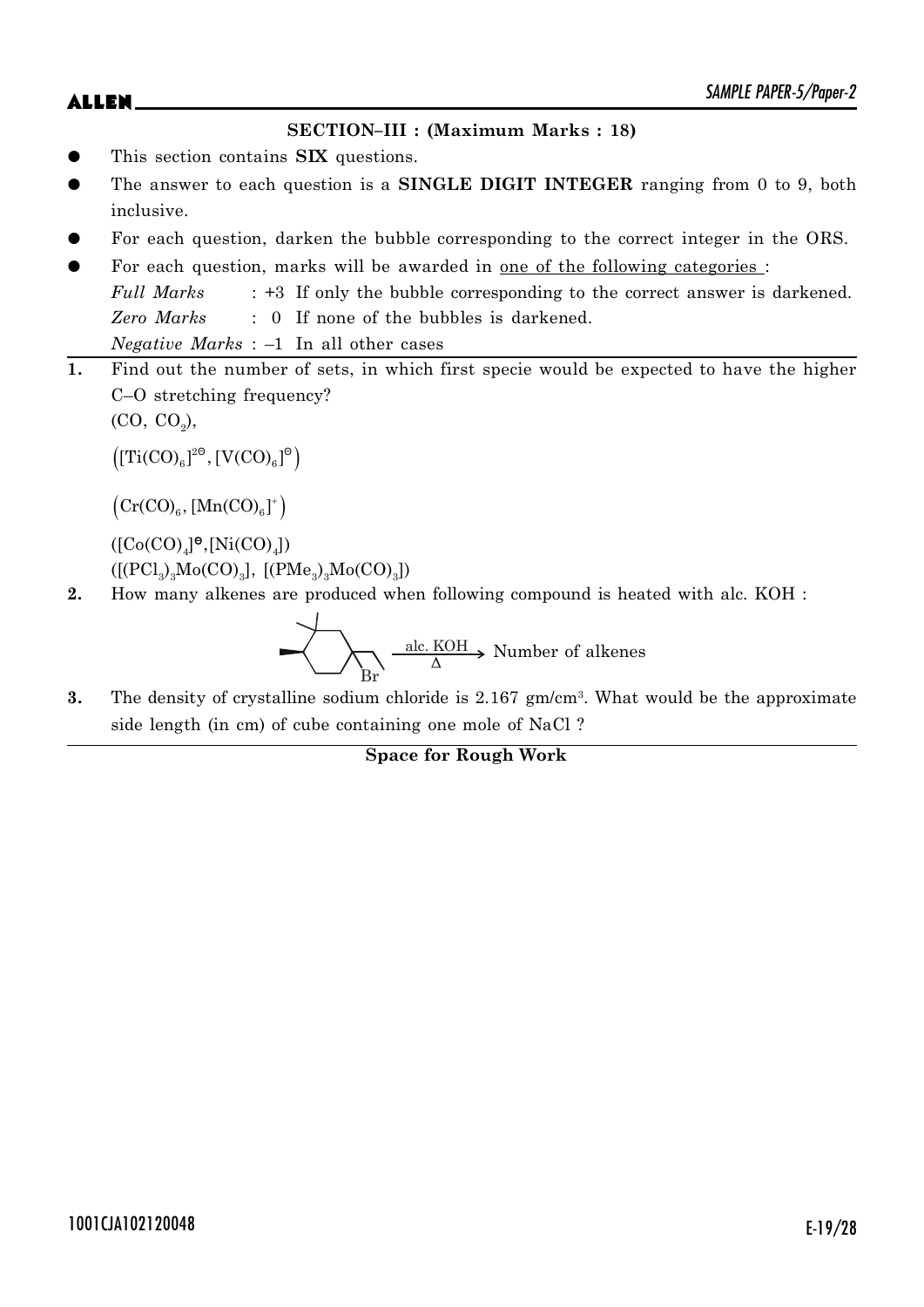# $\mathsf{ALLEN}$   $\blacksquare$

**4.** Consider the following species.

 $\rm{OCl}_{2}$ ,  $\rm{N(SiH}_{3})_{3},$   $\rm{CCl}_{3}^{\circ}$ ,  $\rm{;CCl}_{2},$   $\rm{CO},$   $\rm{(GeH}_{3})\rm{NCS},$   $\rm{B(OMe)}_{3}$ 

Find the product of **(x.y)** if

 $x =$  number of species in which  $2p_{\pi} - 3d_{\pi}$  back bond present

 $y =$  number of species in which direction of lone pair donation is from  $2<sup>nd</sup>$  period element to 3 rd period element

5. 
$$
\begin{array}{ccc}\n& \downarrow^{\text{COOH}}\\
& \downarrow^{\text{COOH}}\\
& \downarrow^{\text{COOH}}\\
& \downarrow^{\text{COOH}}\\
& \downarrow^{\text{COOH}}\\
& \downarrow^{\text{COOH}}\\
& \downarrow^{\text{COOH}}\\
& \downarrow^{\text{COOH}}\\
& \downarrow^{\text{COOH}}\\
& \downarrow^{\text{COOH}}\\
& \downarrow^{\text{COOH}}\\
& \downarrow^{\text{COOH}}\\
& \downarrow^{\text{COOH}}\\
& \downarrow^{\text{COOH}}\\
& \downarrow^{\text{COOH}}\\
& \downarrow^{\text{COOH}}\\
& \downarrow^{\text{COOH}}\\
& \downarrow^{\text{COOH}}\\
& \downarrow^{\text{COOH}}\\
& \downarrow^{\text{COOH}}\\
& \downarrow^{\text{COOH}}\\
& \downarrow^{\text{COOH}}\\
& \downarrow^{\text{COOH}}\\
& \downarrow^{\text{COOH}}\\
& \downarrow^{\text{COOH}}\\
& \downarrow^{\text{COOH}}\\
& \downarrow^{\text{COOH}}\\
& \downarrow^{\text{COOH}}\\
& \downarrow^{\text{COOH}}\\
& \downarrow^{\text{COOH}}\\
& \downarrow^{\text{COOH}}\\
& \downarrow^{\text{COOH}}\\
& \downarrow^{\text{COOH}}\\
& \downarrow^{\text{COOH}}\\
& \downarrow^{\text{COOH}}\\
& \downarrow^{\text{COOH}}\\
& \downarrow^{\text{COOH}}\\
& \downarrow^{\text{COOH}}\\
& \downarrow^{\text{COOH}}\\
& \downarrow^{\text{COOH}}\\
& \downarrow^{\text{COOH}}\\
& \downarrow^{\text{COOH}}\\
& \downarrow^{\text{COOH}}\\
& \downarrow^{\text{COOH}}\\
& \downarrow^{\text{COOH}}\\
& \downarrow^{\text{COOH}}\\
& \downarrow^{\text{COOH}}\\
& \downarrow^{\text{COOH}}\\
& \downarrow^{\text{COOH}}\\
& \downarrow^{\text{COOH}}\\
& \downarrow^{\text{COOH}}\\
& \downarrow^{\text{COOH}}\\
& \downarrow^{\text{COOH}}\\
& \downarrow^{\text{COOH}}\\
& \downarrow^{\text{COOH}}\\
& \downarrow^{\text{COOH}}\\
& \downarrow^{\text{COOH}}\\
& \downarrow^{\text{CO
$$

**6.** There are two vessels of same volume consisting same number of moles of two different gases at the same temperature. One of the gas is  $\mathrm{CH}_4$  and the other is unknown gas, G. Assuming that the molecules of G are under random motion whereas in  $\mathrm{CH}_4$ , except one, all are stationary.

The collision diameter is same for both the gases and the average speed of  $\text{CH}_4^{}$  is 48  $\frac{1}{\pi}$  times

the rms speed of G. If  $\mathbf{Z}_1$  represents the number of collisions made by one molecule with other molecules per unit time and the ratio of  $Z_1$  for CH<sub>4</sub> and  $Z_1$  for G is x : 1, the value of 'x' is

**Space for Rough Work**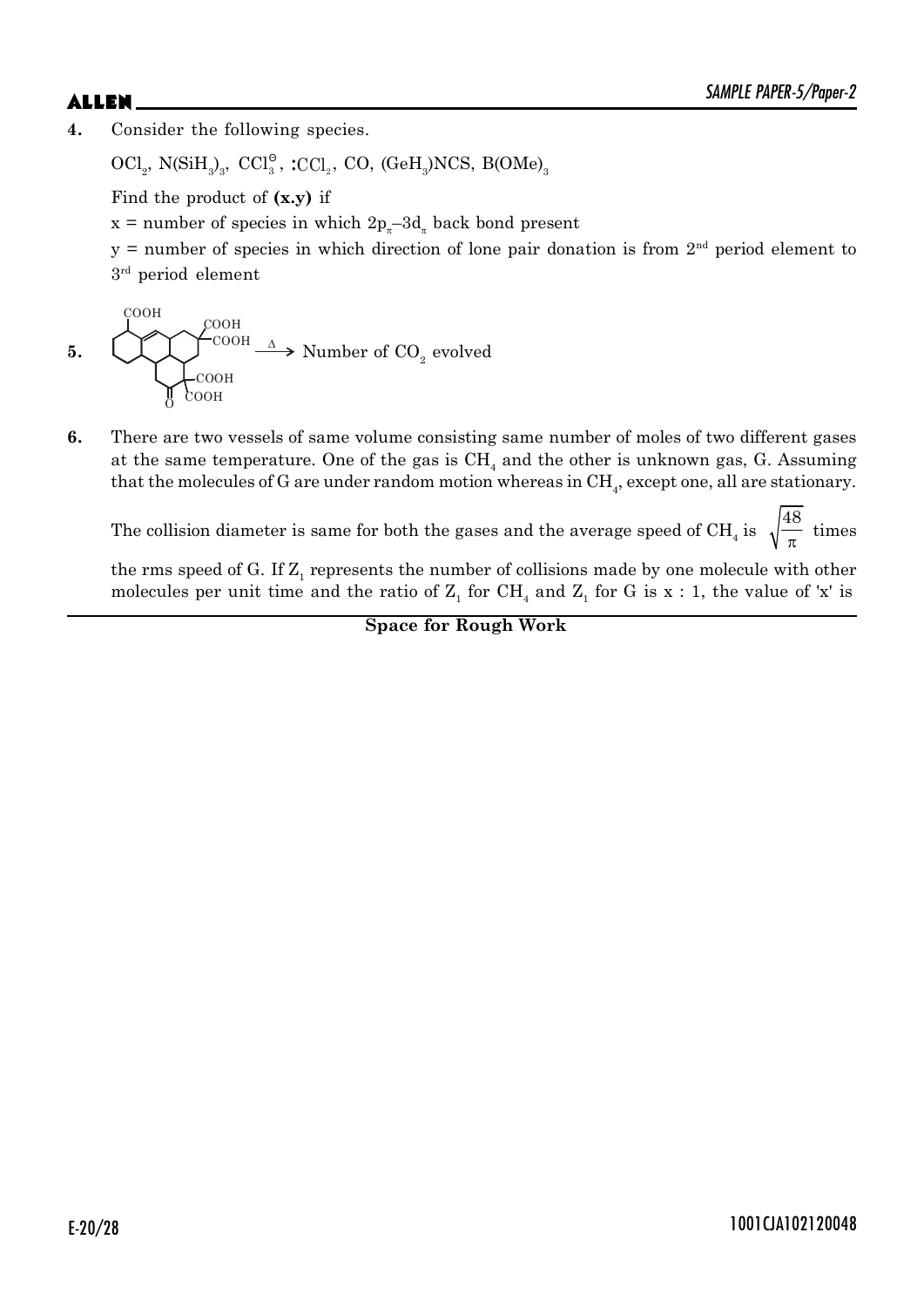## **PART-3 : MATHEMATICS**

### **SECTION-I : (Maximum Marks: 24)**

- This section contains **SIX** questions.
- Each question has **FOUR** options for correct answer(s). ONE OR MORE THAN ONE of these four option(s) is (are) correct option(s).
- For each question, choose the correct option(s) to answer the question.
- Answer to each question will be evaluated according to the following marking scheme: *Full Marks* : +4 If only (all) the correct option(s) is (are) chosen. *Partial Marks* : +3 If all the four options are correct but ONLY three options are chosen. *Partial Marks* : +2 If three or more options are correct but ONLY two options are chosen, both of which are correct options.
	- *Partial Marks* : +1 If two or more options are correct but ONLY one option is chosen and it is a correct option.

*Zero Marks* : 0 If none of the options is chosen (i.e. the question is unanswered). *Negative Marks* : –2 In all other cases.

- z **For Example :** If first, third and fourth are the **ONLY** three correct options for a question with second option being an incorrect option; selecting only all the three correct options will result in +4 marks. Selecting only two of the three correct options (e.g. the first and fourth options), without selecting any incorrect option (second option in this case), will result in  $+2$  marks. Selecting only one of the three correct options (either first or third or fourth option), without selecting any incorrect option (second option in this case), will result in +1 marks. Selecting any incorrect option(s) (second option in this case), with or without selection of any correct option(s) will result in  $-2$  marks.
- **1.** If two real and distinct roots of  $(x 2019) (x 2022) + \lambda(x 2020) (x 2021) = 0$  are  $x_1$  and  $x_2$  for some  $\lambda \in \mathbb{R}^+$ , then which of the following option(s) is/are correct -

(A) 2020 will lie in  $(x_1, x_2)$ 

(B)  $x_1, x_2 \in (2019, 2021)$ 

- (C)  $x_1, x_2 \in (2019, 2022)$
- (D)  $x_1, x_2 \in (2019, 2020)$
- **2.** A straight line  $y = m(x a)$ ,  $m \neq 0$  meets a parabola  $y^2 = 4ax$  at two points A and B. Then which of the following option(s) is/are correct
	- (A) Length AB =  $4a$  when m = 1
	- (B) Length  $AB = 8a$  when  $m = 1$
	- (C) Angle between normals drawn at A and B is  $45^{\circ}$  when m = 1
	- (D) Angle between normals drawn at A and B is  $90^{\circ}$  when m = 2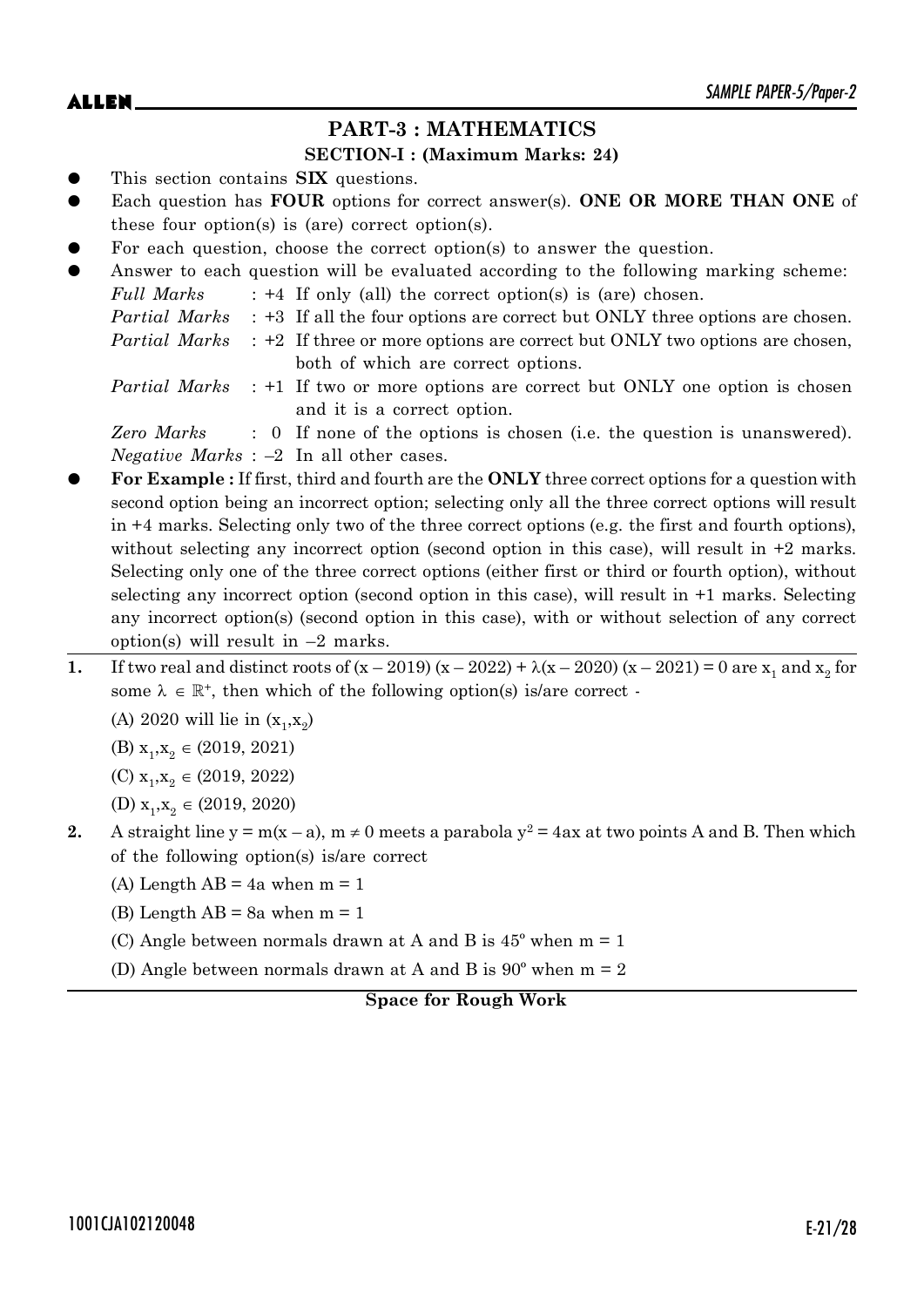| 3. | Let N be the number of ordered pairs of non-empty sets A and B. If A and B satisfy |                                                                    |                                                     |                                                                                                                                                                                       |  |
|----|------------------------------------------------------------------------------------|--------------------------------------------------------------------|-----------------------------------------------------|---------------------------------------------------------------------------------------------------------------------------------------------------------------------------------------|--|
|    | (i) $A \cup B = \{1, 2, 3, \dots, 12\}$                                            |                                                                    | (ii) $A \cap B = \phi$                              |                                                                                                                                                                                       |  |
|    |                                                                                    | (iii) (number of elements of A) $\notin$ A                         | (iv) (number of elements of B) $\notin$ B           |                                                                                                                                                                                       |  |
|    | then choose correct options                                                        |                                                                    |                                                     |                                                                                                                                                                                       |  |
|    | $(A)$ N is a 3-digits number                                                       |                                                                    |                                                     |                                                                                                                                                                                       |  |
|    | (B) Sum of the digits of N is 11                                                   |                                                                    |                                                     |                                                                                                                                                                                       |  |
|    |                                                                                    | (C) When N is divided by 10, remainder is 2                        |                                                     |                                                                                                                                                                                       |  |
|    | (D) N is an odd number                                                             |                                                                    |                                                     |                                                                                                                                                                                       |  |
| 4. |                                                                                    |                                                                    |                                                     | Let complex numbers $Z_1$ and $\frac{1}{\overline{Z}_1}$ lie on $ Z - Z_0  = 4R$ and $ Z - Z_0  = 16R$ respectively. If $Z_0$                                                         |  |
|    |                                                                                    |                                                                    |                                                     | satisfies $2  Z_0 ^2 = R^2 + 2$ and $ Z_1 ^2 = \frac{p}{q}$ where $p, q \in N$ and H.C.F of p and q is 1, then choose the                                                             |  |
|    | correct option(s)                                                                  |                                                                    |                                                     |                                                                                                                                                                                       |  |
|    | $(A)$ $p > q$                                                                      | (B) $p < q$                                                        | $(C)$ p is a prime $(D)$ q is a prime               |                                                                                                                                                                                       |  |
| 5. |                                                                                    |                                                                    |                                                     | If $L_1: \frac{x}{1} = \frac{y}{2} = \frac{z}{3}$ , $P_1: x + y + z = 0$ , $L_2: \frac{x}{2} = \frac{y}{b} = \frac{z}{c}$ and line $L_2$ is projection of line $L_1$ in plane $P_1$ , |  |
|    | then which of the following option(s) is are correct                               |                                                                    |                                                     |                                                                                                                                                                                       |  |
|    | (A) $a + c = 0$                                                                    |                                                                    | (B) $a + b = 0$ (C) $b + c = 0$ (D) $a + b + c = 0$ |                                                                                                                                                                                       |  |
| 6. |                                                                                    | minimum at $x = 1$ . If $P(1) = 0$ , then choose correct option(s) |                                                     | Let P(x) be a monic real polynomial of degree 3. P(x) has maximum at $x = 0$ and P'(x) has                                                                                            |  |
|    | $(A)$ P $(2)$ is negative                                                          |                                                                    | (B) $P(-2)$ is negative                             |                                                                                                                                                                                       |  |
|    | $(C)$ P(2) is positive                                                             |                                                                    | (D) $P(-2)$ is positive                             |                                                                                                                                                                                       |  |
|    |                                                                                    |                                                                    |                                                     |                                                                                                                                                                                       |  |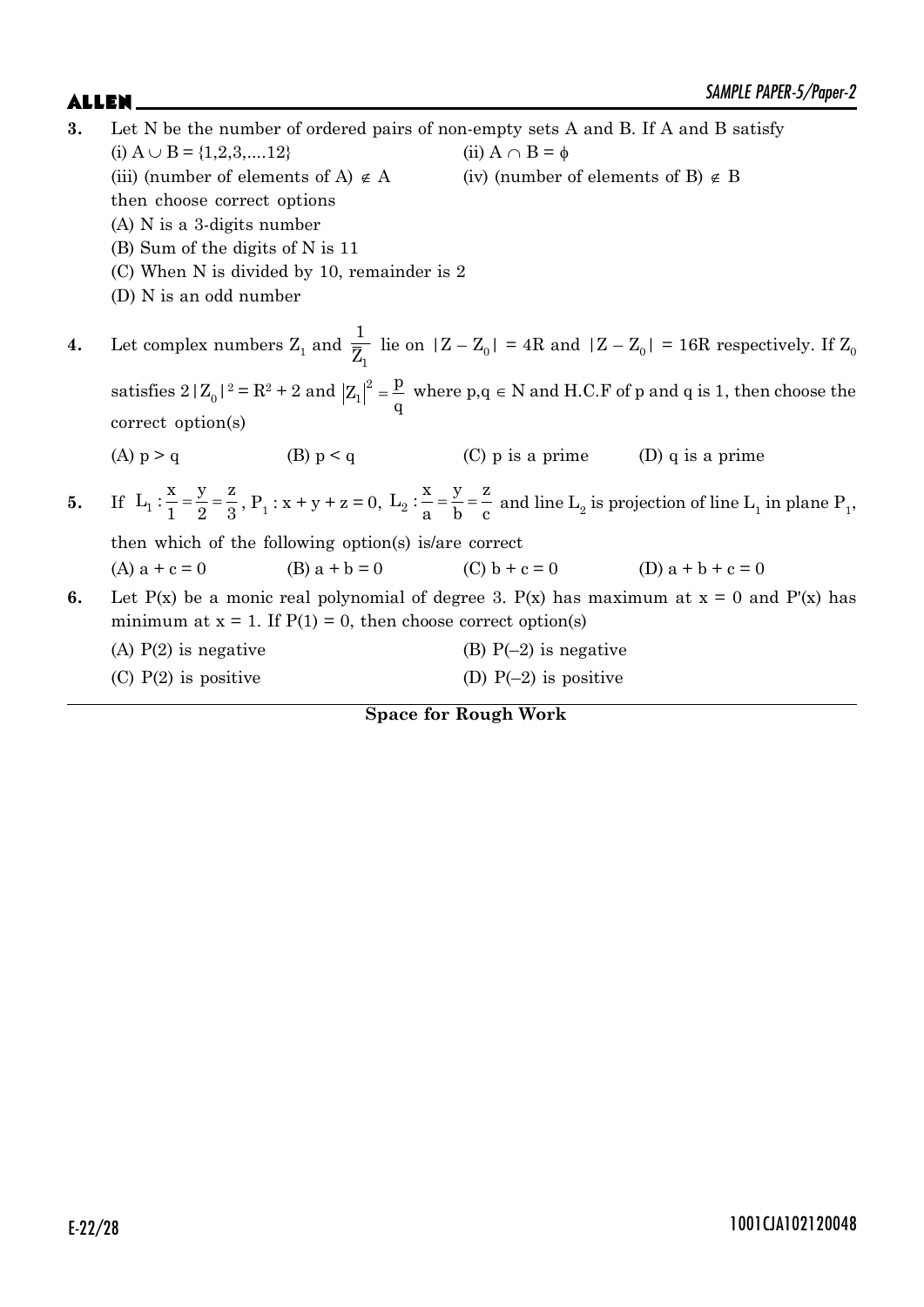# **SECTION-II : (Maximum Marks: 24)**

- This section contains **SIX** questions.
- The answer to each question is a **NUMERICAL VALUE**.
- For each question, enter the correct numerical value (in decimal notation, truncated/roundedoff to the **second decimal place**; e.g. 6.25, 7.00, –0.33, –.30, 30.27, –127.30, if answer is 11.36777..... then both 11.36 and 11.37 will be correct) by darken the corresponding bubbles in the ORS.

For Example : If answer is  $-77.25$ , 5.2 then fill the bubbles as follows.



- Answer to each question will be evaluated according to the following marking scheme: *Full Marks* : +4 If ONLY the correct numerical value is entered as answer. *Zero Marks* : 0 In all other cases.
- **1.** Let A, B and C be 3 square matrices of order  $3 \times 3$ . If  $A^3 6A^2 + 7A + B = 0$  and  $\text{(adj}(\text{adj}B)) = C$ ,

where 
$$
A = \begin{bmatrix} 1 & 0 & 2 \\ 0 & 2 & 1 \\ 2 & 0 & 3 \end{bmatrix}
$$
, then  $\begin{pmatrix} \text{sum of the elements of C} \\ 10 \end{pmatrix}$  is

- **2.** If the value of  $\left| x \right| \frac{d}{dx} \left( 1 x^2 \right)$  $\int_{1}^{1} d^2 (1 - x^2)^4$ 2 0  $x \left\{ \frac{d^2}{dx^2} (1 - x^2)^4 \right\} dx$  $\left\{\frac{d^2}{dx^2}\left(1-x^2\right)^4\right\}c$  $\int_0^{\infty} x \left\{ \frac{d}{dx^2} (1-x^2)^2 \right\} dx$  is N, then the value of N  $\frac{1}{2}$  is
- **3.** Let  $\vec{a} = \hat{i} + 2\hat{j} + 3\hat{k}$ ,  $\vec{b} = 3\hat{i} + 2\hat{j} + \hat{k}$  and  $\vec{c} = \hat{i} + \hat{j} + \hat{k}$  be three vectors.

If  $\vec{r} \times \vec{b} = \vec{c} \times \vec{b}$  and  $\vec{r} \cdot \vec{a} = 0$ , then the value of  $|\vec{r}|^2$  is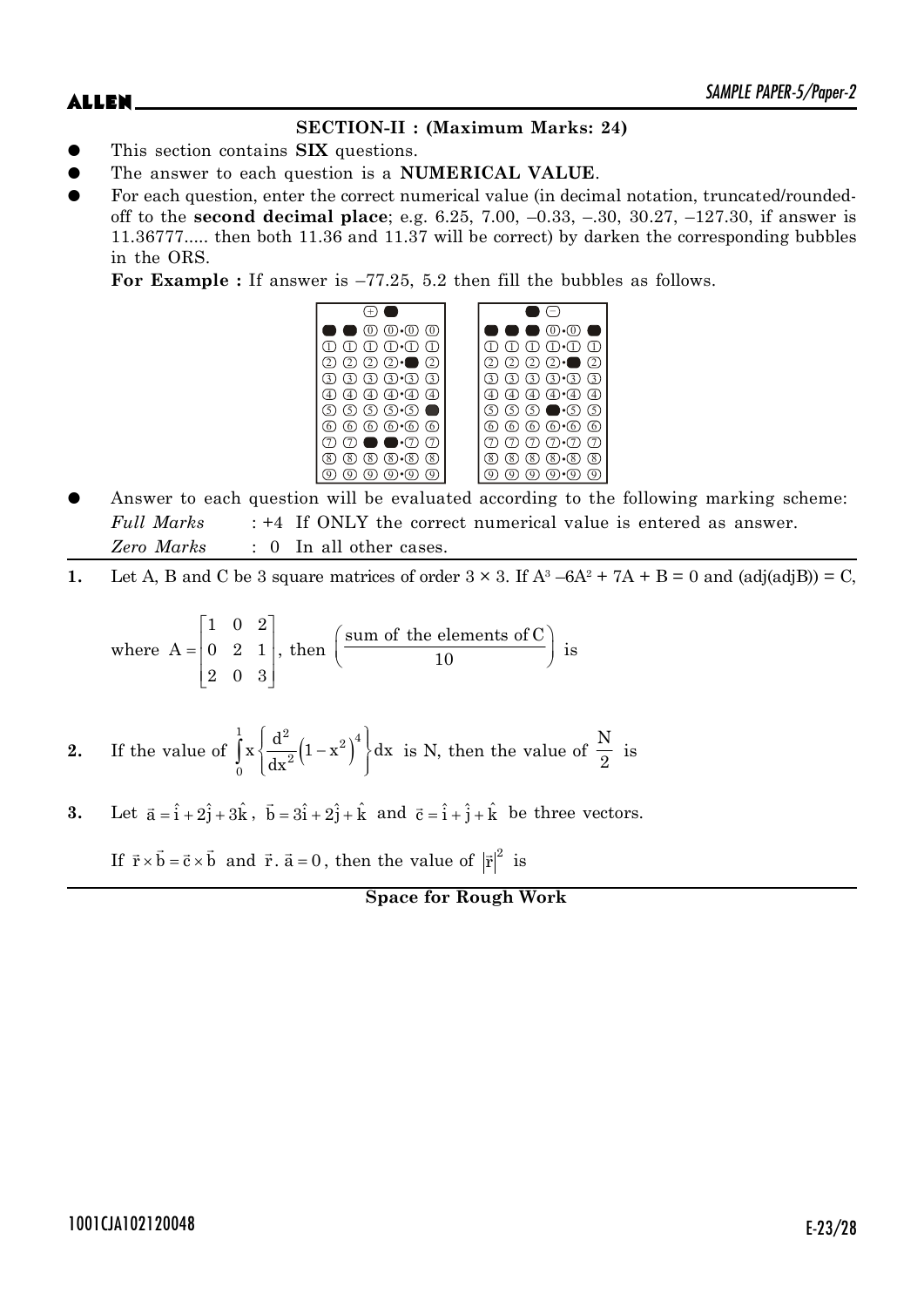# $\mathsf{ALLEN}$   $\blacksquare$

- **4.** Let A, B and C be the vertices of an equilateral triangle. Equation of side BC is  $x + y = 0$ and co-ordiantes of A are  $(\alpha, \beta)$ . If exterior angle bisectors of angles at B and C are  $y = (2 - \sqrt{3})x$ and  $y-1 = (x+1)(2+\sqrt{3})$  respectively, then the value of  $(\alpha\beta)$  is
- **5.** Two players A and B play a seires of matches. In each match it is 2 to 1 in favour of the winner of the previous match. If A wins the first match, then the probability that A will win 3 matches of the next 4 matches, is - (Assume no match ends in draw)
- **6.** Let  $T_n$  be the n<sup>th</sup> term of a series for  $n \ge 1$  and  $T_1 = 1$ ,  $T_{n+1} = 2T_n + 4^n$ ,  $n \ge 1$ . If  $S_n = S$ um of first

n terms of the series and  $S_n = \frac{a \cdot 4^n + b \cdot 2^n + 1}{2}$  $n + b$  on  $S_n = \frac{a_1^2 + b_2^2 + 1}{2}$  $\frac{3!2!+1}{3}$  where a,b  $\in$  I, then the value of b  $\overline{a}$  is

**Space for Rough Work**

# E-24/28 1001CJA102120048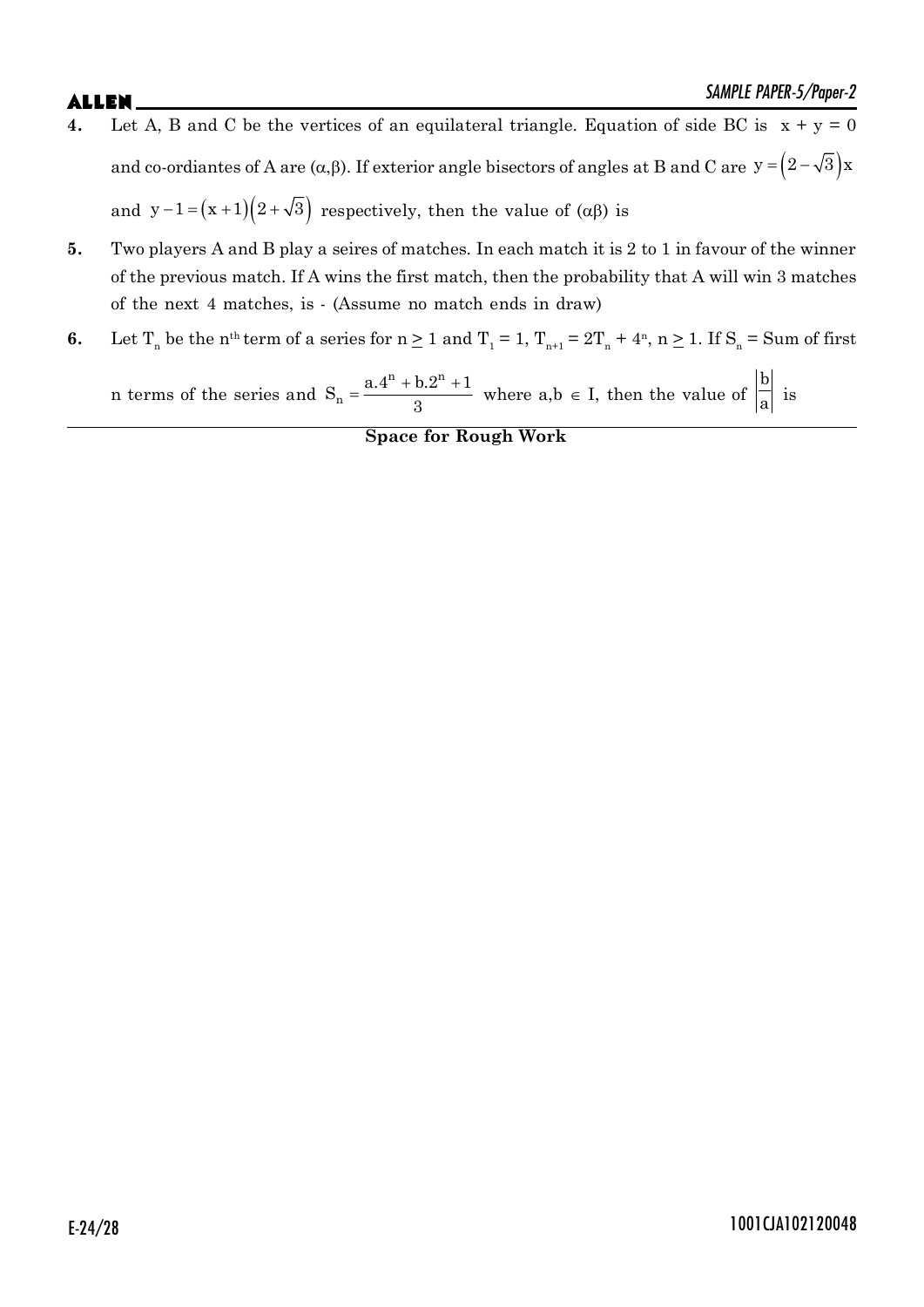### **SECTION–III : (Maximum Marks : 18)**

- This section contains **SIX** questions.
- The answer to each question is a **SINGLE DIGIT INTEGER** ranging from 0 to 9, both inclusive.
- For each question, darken the bubble corresponding to the correct integer in the ORS.
- For each question, marks will be awarded in one of the following categories : *Full Marks* : +3 If only the bubble corresponding to the correct answer is darkened. *Zero Marks* : 0 If none of the bubbles is darkened. *Negative Marks* : –1 In all other cases
- **1.** Let  $x_0, y_0, z_0 \in \mathbb{R} \{0\}$ . If  $(x_0, y_0, z_0)$  be the solution of system of equations  $x + y - 2z = 0$  $2x - 3y + z = 0$  $x - 5y + 4z = k, k \in \mathbb{R}$ then the value of  $+ y_0 z_0 + z$  $+ y_0^2 + z$  $0y_0 + y_0z_0 + z_0x_0$  $^{2}_{0}+y^{2}_{0}+z^{2}_{0}$  $x_0y_0 + y_0z_0 + z_0x$  $\frac{x_0^2 + y_0^2 + z_0^2}{x_0^2 + y_0^2 + z_0^2}$  is
- **2.** Let  $f(x)$  be a polynomial function of degree n such that  $2 + 2f(x) = f(x-1) + f(x+1)$ ,  $\forall x \in \mathbb{R}$ . If  $S =$  sum of all possible values of n, then the value of S is
- 3.  $ax^2 + 2hxy + by^2 + 2gx + 2fy = 0$  is a hyperbola whose center is at (1,2) and the asymptotes of this hyperbola are parallel to lines  $2x + 3y = 0$  and  $x + 2y = 1$ . If hyperbola passes through (2,4), then the value of  $| f |$  $\left[\frac{ }{\mathbf{g}}\right]$ ƒ  $\frac{y}{g}$  is (where [.] represents greatest integer function)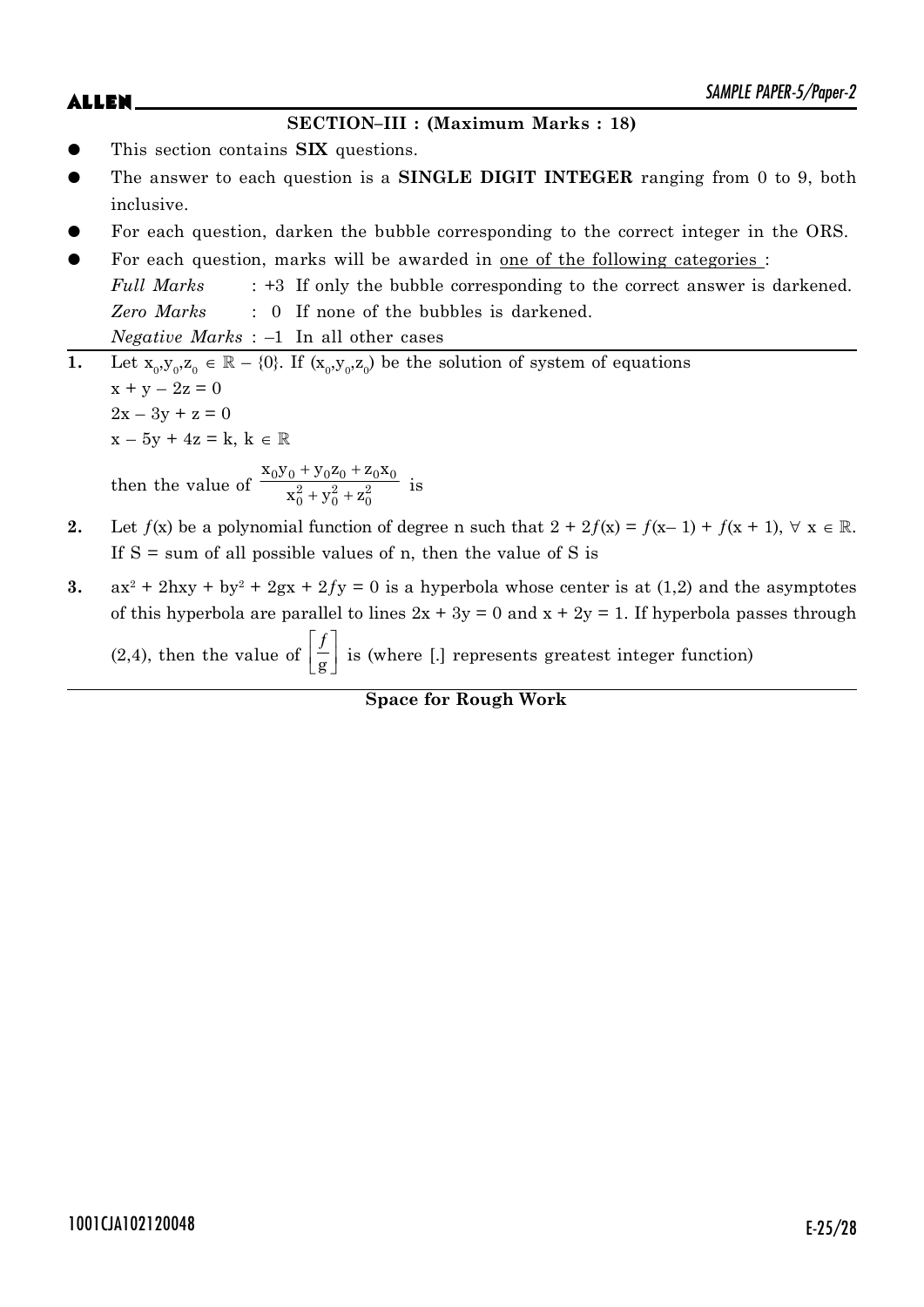**4.** Let  $f : [0,\pi] \to [0,\pi]$  and  $g : [0,\pi] \to [0,\pi]$  be two functions defined by  $f(x) = x + \sin x$  and g is inverse function of f. If A is the area of the region bounded by  $y = f(x)$  and  $y = g(x)$ , then the value of A is

5. If the sum of the series 
$$
\sec^2 x + \frac{1}{2^2} \sec^2 \left( \frac{x}{2} \right) + \frac{1}{2^4} \sec^2 \left( \frac{x}{2^2} \right) + \ldots + \frac{1}{2^{2n-2}} \sec^2 \left( \frac{x}{2^{n-1}} \right)
$$
 is equal to

 $a^2 \csc^2 ax - \frac{1}{4^n} \cos \left( \frac{a}{2} \right)^n$ 2  $n \overset{\text{conv}}{\sim} \Omega^{-1}$  $\frac{4}{\pi}$ cosec<sup>2</sup> $\frac{x}{\pi}$  $4^n$  2 ,  $a \in \mathbb{N}$ , then the value of 'a' is

**6.** If  $f : \mathbb{R} - \{0,1\} \to \mathbb{R}$  be a function satisfying  $f(x) + f\left(1 - \frac{1}{x}\right) = \tan^{-1} x$ x and

$$
N = f\left(\frac{1}{2}\right)
$$
, then the value of  $\left(\frac{8N}{\pi}\right)$  is